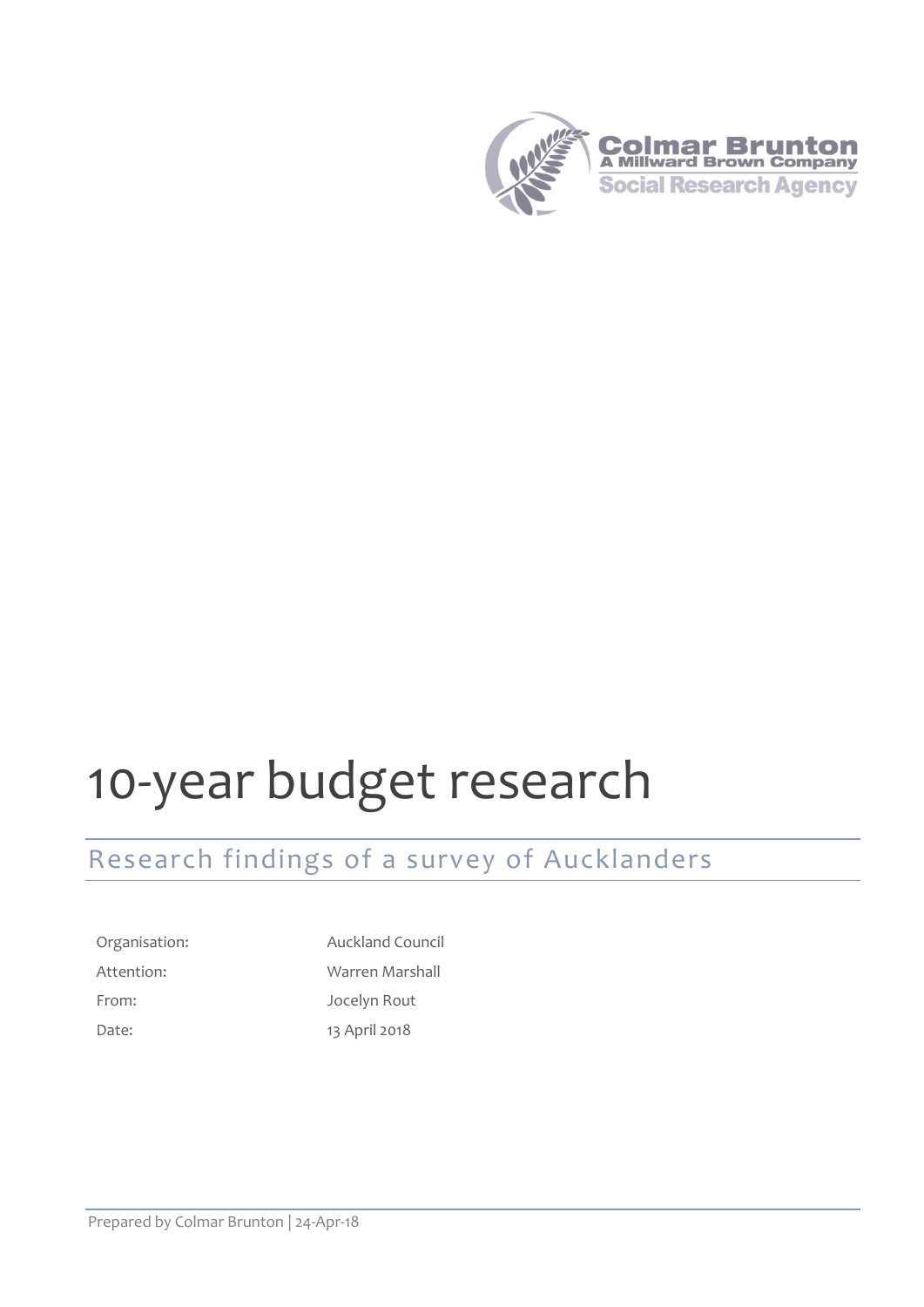### Table of Contents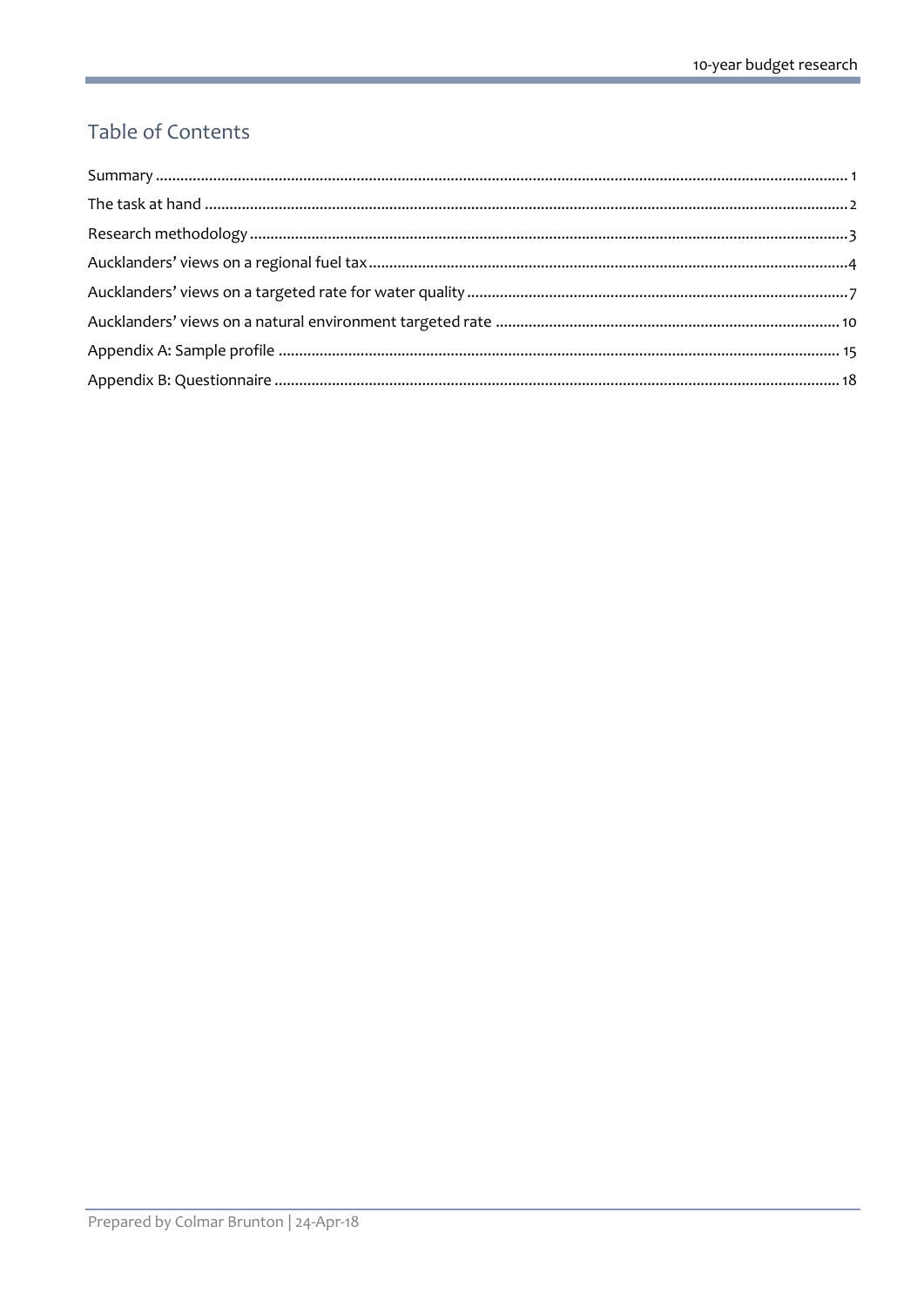#### <span id="page-2-1"></span><span id="page-2-0"></span>Summary Auckland Council commissioned Colmar Brunton to measure support for: 1) A regional fuel tax to raise more funding for transport projects and services AIM 2) A new targeted rate to increase funding of water infrastructure and speed up delivery of cleaner harbours, beaches and streams 3) A targeted rate to invest more in environmental initiatives. Questionnaire robustly tested Telephone survey of over Fieldwork conducted METHOD using cognitive interviewing 22 February – 4 April, 3,938 Auckland residents techniques, and <sup>a</sup> conventional aged 18+ who are eligible to 2018. pilot, to ensure survey questions vote in local government were easily understood. elections. **REGIONAL FUEL TAX**  (extra 10 cents per litre, plus GST) in 55 52% support **66%** of public transport (bus or train) users suppor<sup>t</sup> <sup>a</sup> regional fuel tax compared to only  $48\%$  of those who drive <sup>a</sup> private car to work. 43% don't suppor<sup>t</sup> **WATER QUALITY TARGETED RATE Higher support Lower support** 60% support • 20-49 years • 50+ years NZ Europeans • Non-NZ Europeans •• Renters • Homeowners 35% don't suppor<sup>t</sup> **NATURAL ENVIRONMENT TARGETED RATE Analysis of this question and <sup>a</sup> follow-up question shows that of all Auckland residents:** 33% \$21 per year **19%** oppose a targeted rate ••  $\sqrt{75\%}$  support a targeted rate at some level • 68% support a targeted rate of \$21 <u>or more</u> 33% • 34% support a rate of \$47 <u>or more</u> \$47 per year *Support for <sup>a</sup> targeted rate is highest among younger* 32% Neither option *Aucklanders, women, renters, and Asian Aucklanders.*

Summary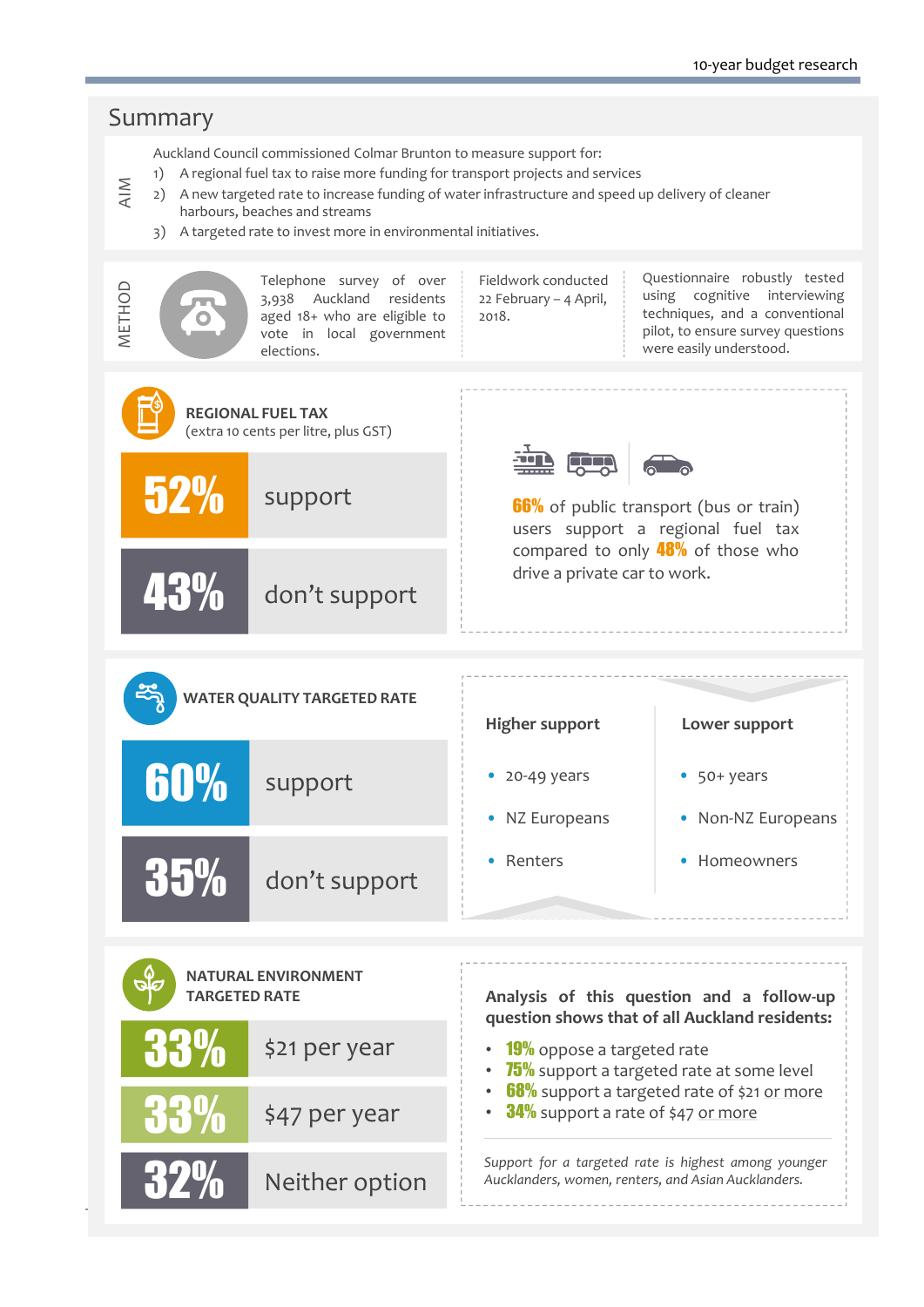### The task at hand

Auckland Council is consulting on its 10-year Budget (long-term plan).

Three of the key topics of interest in the 10 year Budget relate to understanding Aucklanders' views on:

- a potential regional fuel tax to raise more funding for transport projects and services
- a new targeted rate to increase funding of water infrastructure and speed up delivery of cleaner harbours, beaches and streams
- a targeted rate to invest more in environmental initiatives.

Questions on these topics are included in Auckland Council's summary consultation document. Aucklanders are able to provide feedback on the consultation document through a number of channels (online, email, post, and in person at feedback events). In the addition to this consultation process, the governing body directed the Auckland Council Chief Executive to commission a robust and representative quantitative survey of Aucklanders' views on the above three topics.

To this end, Auckland Council commissioned Colmar Brunton to carry out an independent telephone survey of approximately 3,900 Aucklanders across the region. Insights from the survey will support local government decision making in relation to the 10 year budget which will occur in 2018.

### Research objectives

The research was designed to measure:

- The level of public support for, or opposition to, a regional fuel tax
- The level of public support for, or opposition to, a water quality targeted rate to increase funding of water infrastructure and speed up delivery of cleaner harbours, beaches and streams
- The level of public support, or opposition to, a natural environment targeted rate either \$21 or \$47 per year; and reasons for not supporting either rate.

This report presents the survey findings and methodology Colmar Brunton used to carry out the survey.

The University of Auckland was commissioned to independently review the survey design, methodology, questions and the survey findings. The report containing conclusions from the review conducted by the University is currently being finalised.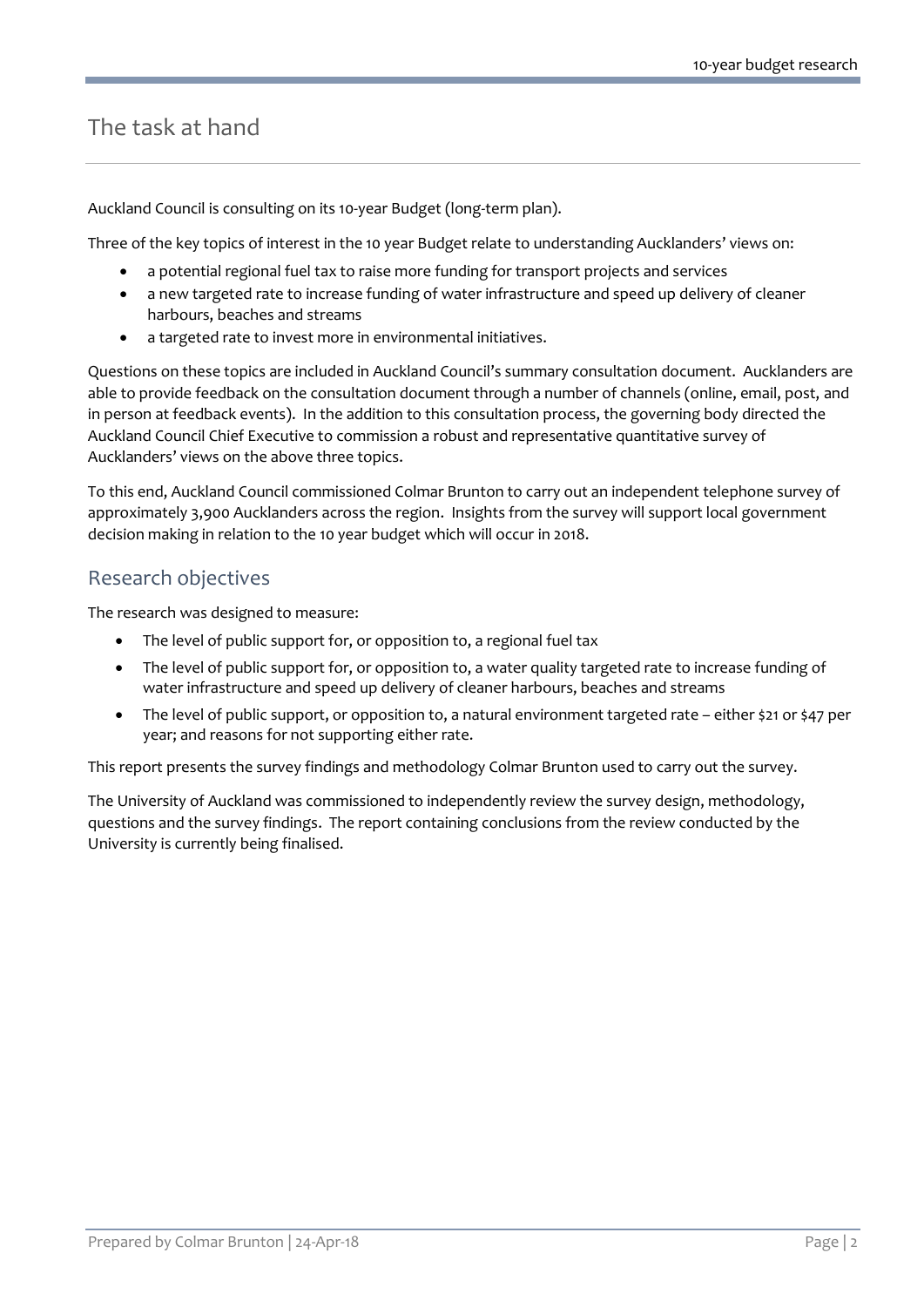# <span id="page-4-0"></span>Research methodology

Colmar Brunton carried out a telephone survey of 3,938 Aucklanders from 22 February to 4 April, 2018. The population surveyed was Auckland residents aged 18 years and older who are eligible voters for Auckland Council local government elections and who live in households with a working landline telephone, including unlisted numbers. A response rate of 26% was achieved (based on all eligible attempted contacts).

The maximum margin of error on the total sample size of 3,938 is +/-1.6% (at the 95% confidence level and assuming simple random sampling).

### Questionnaire development

The questionnaire was developed by Colmar Brunton in collaboration with the University of Auckland. The draft questionnaire was cognitively tested with eight respondents in a face-to-face setting to test respondent comprehension and interpretation of the survey questions. The final questionnaire used in this study incorporated revisions made to draft versions of the questionnaire following the cognitive testing, a conventional CATI pilot, feedback from interviewers, and observations from a researcher listening to a sample of the recordings.

The average interview length was 10-minutes.

The questionnaire is appended to this report and contains key demographic groups of interest.

### Fieldwork

Interviews were conducted in English, Hindi, Korean, Tongan, Mandarin, and Cantonese.

### Sampling and weighting

A random digit dialling (RDD) methodology was used to sample landline telephones, including people with unlisted phone numbers.

Random digit dialing was done at different rates across Auckland to allow for more robust local board analysis from smaller local boards.

Survey data was weighted to align with population demographic characteristics of local board areas, the number of adults in a household, age, gender, and Māori ethnicity to better represent all electors including those without landlines.

Weights adjusted the survey data to fit:

- Local board area overlap with the inverse of rates of random digit dialling (as observed in the sample)
- Electoral enrolments per local board area (March 2018)
- Number of adults in a household within each local board area (Census 2013)
- Age within local board area (using Census 2013 extrapolated to electoral enrolments in March 2018)
- Electoral enrolment age ranges in the total Auckland region in March 2018
- Gender of adults in local board area (Census 2013)
- Māori adults in local board area (Census 2013).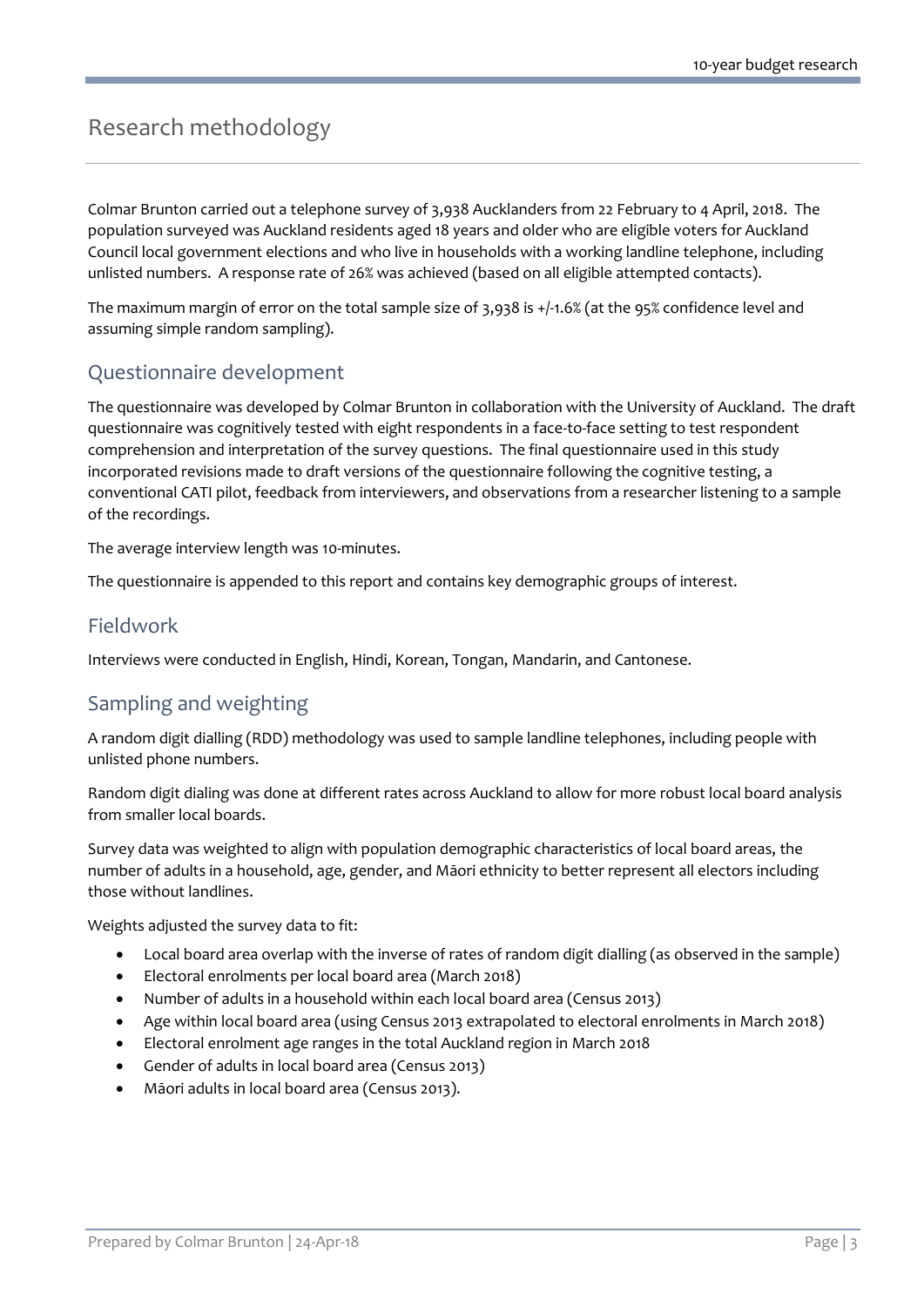# <span id="page-5-0"></span>Aucklanders' views on a regional fuel tax

This section examines the level of public support for, and opposition to, a regional fuel tax.

#### Respondents were asked:

*"Auckland ratepayers pay a special annual transport levy of \$114 per household as part of their rates to help fund transport projects. This annual levy will be removed.*

Auckland Council is proposing replacing this levy with a **regional fuel tax**.

*This means you would pay an extra 10 cents per litre of petrol, plus GST. The funds from this fuel tax would be used to fund new transport projects and services to help address traffic congestion and the pollution it creates, and improve road safety. These projects could include new and improved roading, public transport services, walkways and cycleways, and road safety initiatives.*

*Without additional funding Auckland Council can only continue with projects that are currently budgeted for.*

*Do you support or not support the proposal to introduce a regional fuel tax to help pay for improvements to the transport system?"*

Results are presented in the following chart. Slightly more than half (52%) of Aucklanders support a regional fuel tax of an extra 10 cents per litre (plus GST), and just over four in ten (43%) oppose it.



There is little difference in support for a regional fuel tax by demographic variables (age, gender, ethnicity, income, home ownership status, or paid work status). However, results vary by mode of travel (discussed next).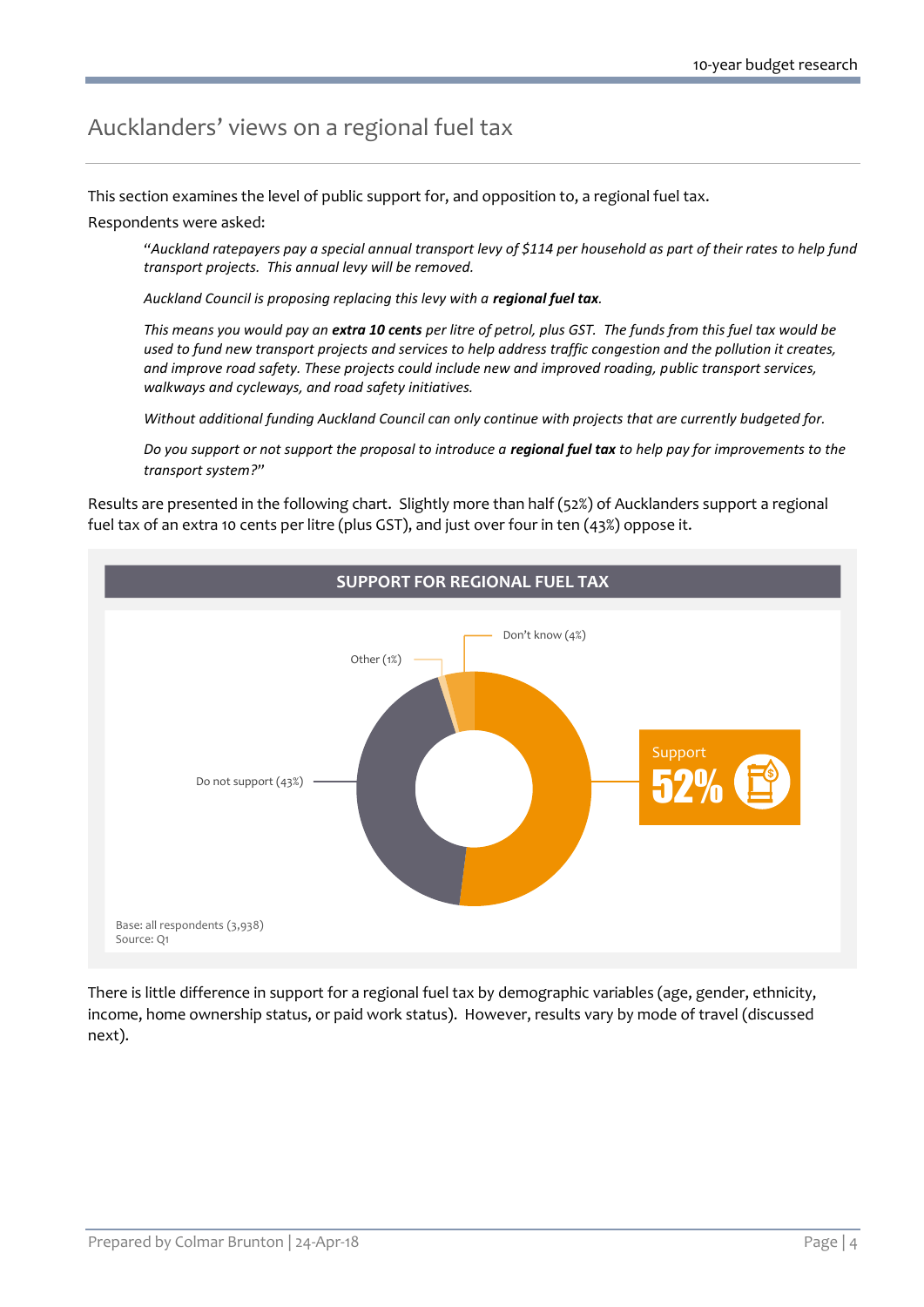### Travel behaviour

The chart below shows the level of support for a regional fuel tax by mode of travel<sup>1</sup>. Public transport users are much more likely to support a regional fuel tax than Aucklanders who use private transport.



#### Area

-

The two charts overleaf show levels of support for a regional fuel tax by Auckland sub-region and local board area respectively.

Support for a regional fuel tax is significantly higher in the Central sub-region (57%) than in the North (49%) and West (50%) sub-regions.

Support for a regional fuel tax drops below 50% in six local boards: Franklin (49%), Henderson-Massey (49%), Upper Harbour (48%), Whau (47%), Rodney (44%), and Kaipatiki (41%).

<sup>&</sup>lt;sup>1</sup> Statistics New Zealand's Census question on mode of travel was used. Respondents in paid work, or unpaid work in a family business or family farm, were asked the main way they travelled to work last Tuesday.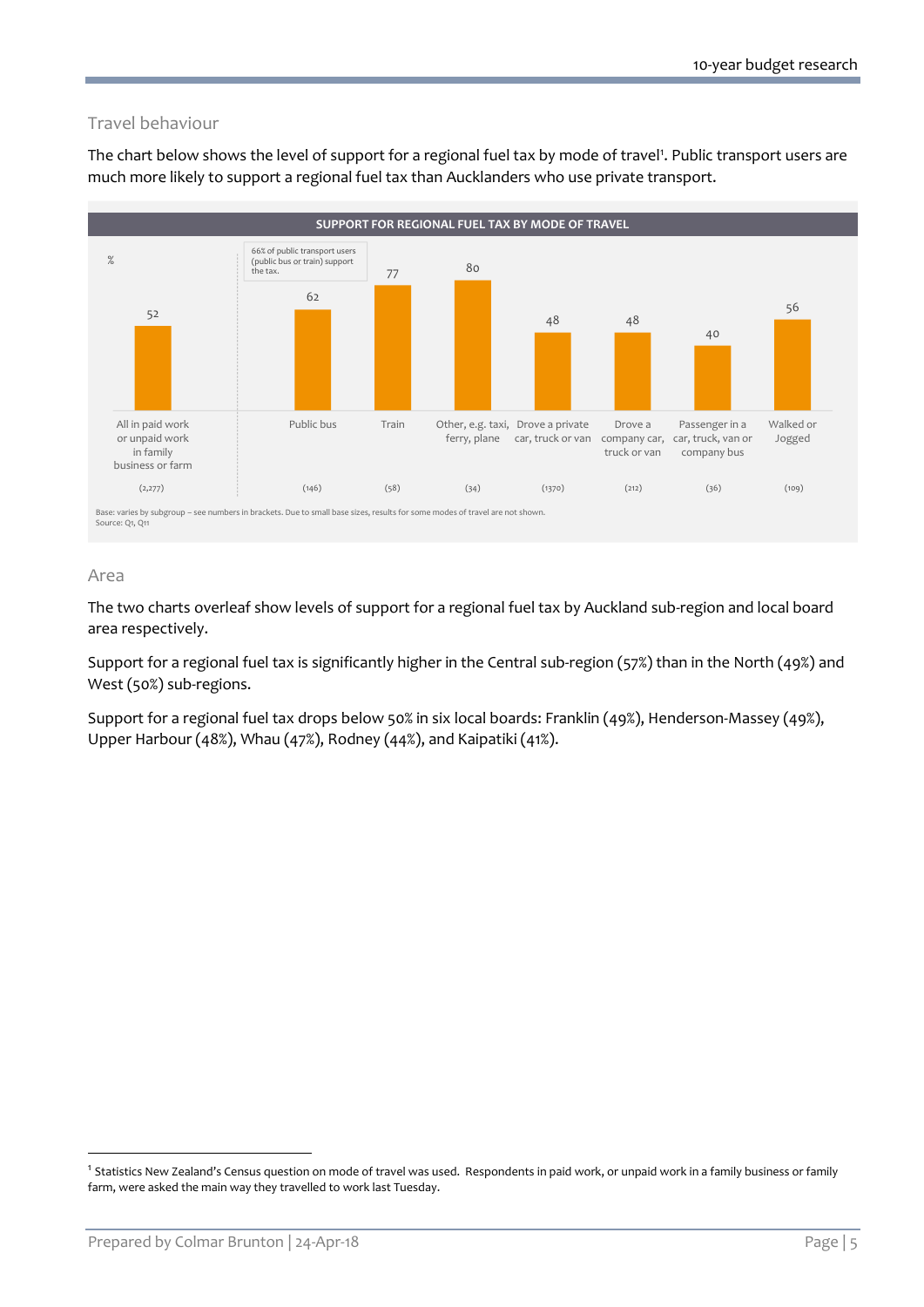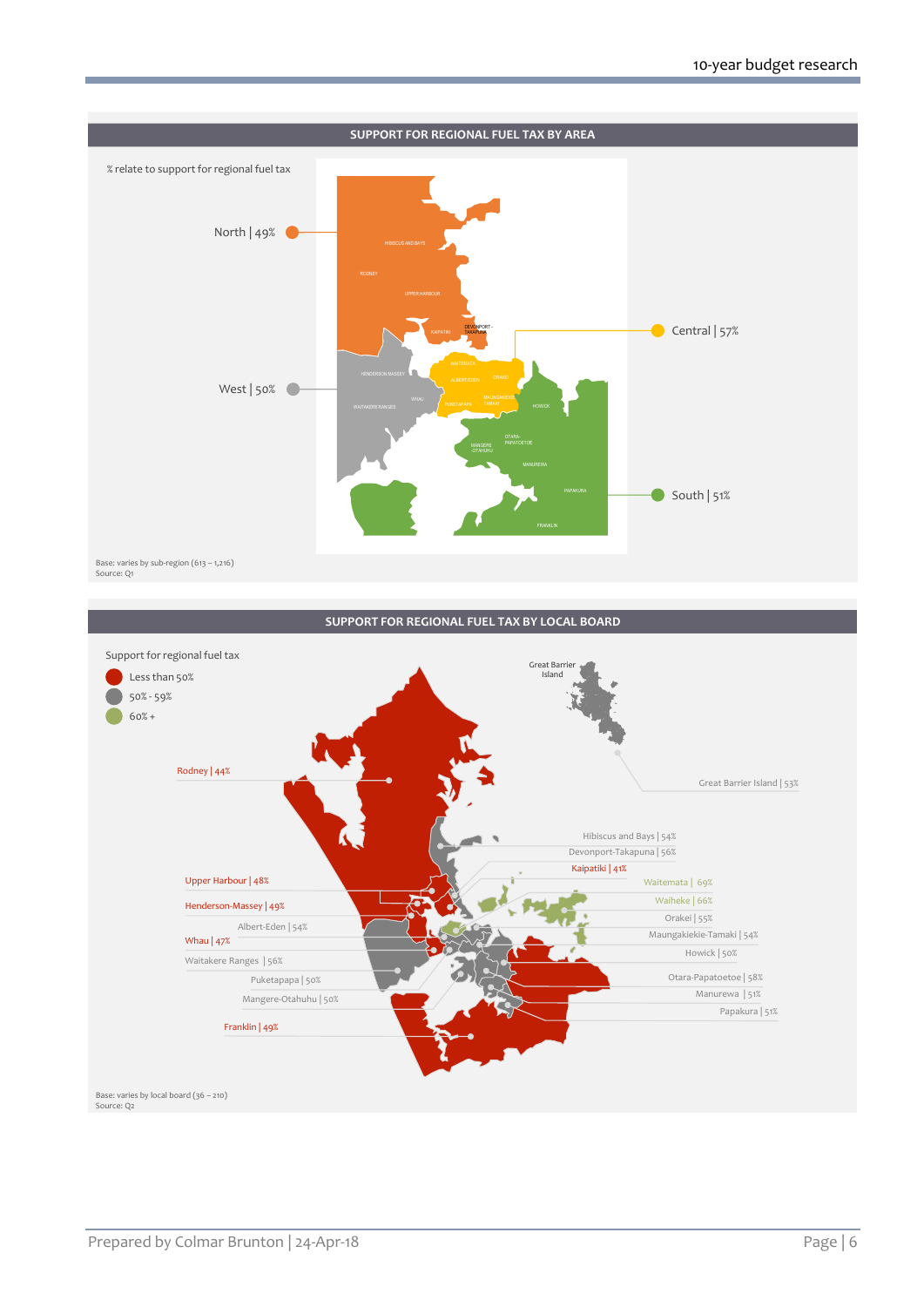# <span id="page-8-0"></span>Aucklanders' views on a targeted rate for water quality

This section examines Aucklanders' level of support for, and opposition to, a water quality targeted rate to increase funding of water infrastructure and speed up delivery of cleaner harbours, beaches and streams

Respondents were asked:

*"This question is about our harbours, beaches, and streams. They are being polluted by overflows from ageing sewerage and stormwater systems that can't cope with heavy rainfall and from contaminants washed into natural waterways.* 

*Auckland Council wants to improve Auckland's water infrastructure to address this problem. Under current budgets, cleaner harbours, beaches and streams would take 30 years to achieve. However, this could be reduced to 10 years if ratepayers paid a targeted rate for this purpose. The average residential ratepayer would pay \$66 per year, which is \$1.30 per week, although this would vary based on the value of your property.* 

*Do you support or not support the proposal to introduce this targeted rate?"*

Results are presented in the following chart. Six in ten (60%) Aucklanders support a targeted rate to speed up delivery of cleaner harbours, beaches, and streams. Around one third (35%) oppose the proposed rate.



#### Demographic variation

Support varies by age, ethnicity, income, and home ownership. Support is highest among 20-49 year olds, New Zealand Europeans, and renters (all over 60%) Conversely, support is lower among Aucklanders aged 50 years or more, non-New Zealand Europeans, and home owners.

Differences by income are not marked. However, support is significantly higher among those with a combined income of over \$140,000 than those with a lower combined income (69% vs 61%).

There is no significant difference by gender.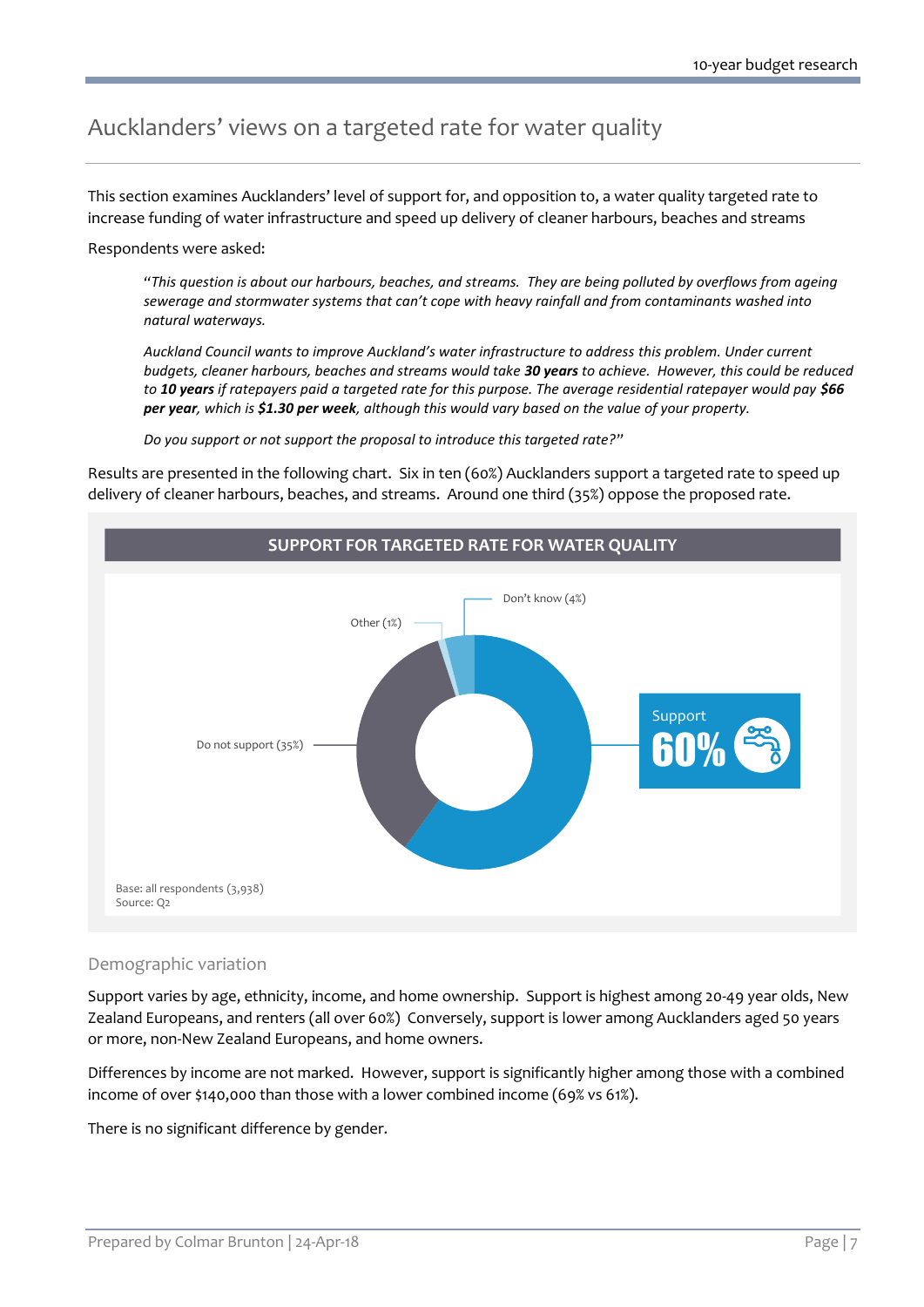

#### Area

The next two charts show support levels by Auckland sub-region and local board area respectively. Support in the Central sub-region is significantly higher than support in the South (64% vs 57%).

There is little variation by sub-region. However, more variation is evident by local board.

In all but one of the local boards, 55% or more Auckland residents support the targeted rate. Support sits at just under half (48%) in Otara-Papatoetoe.

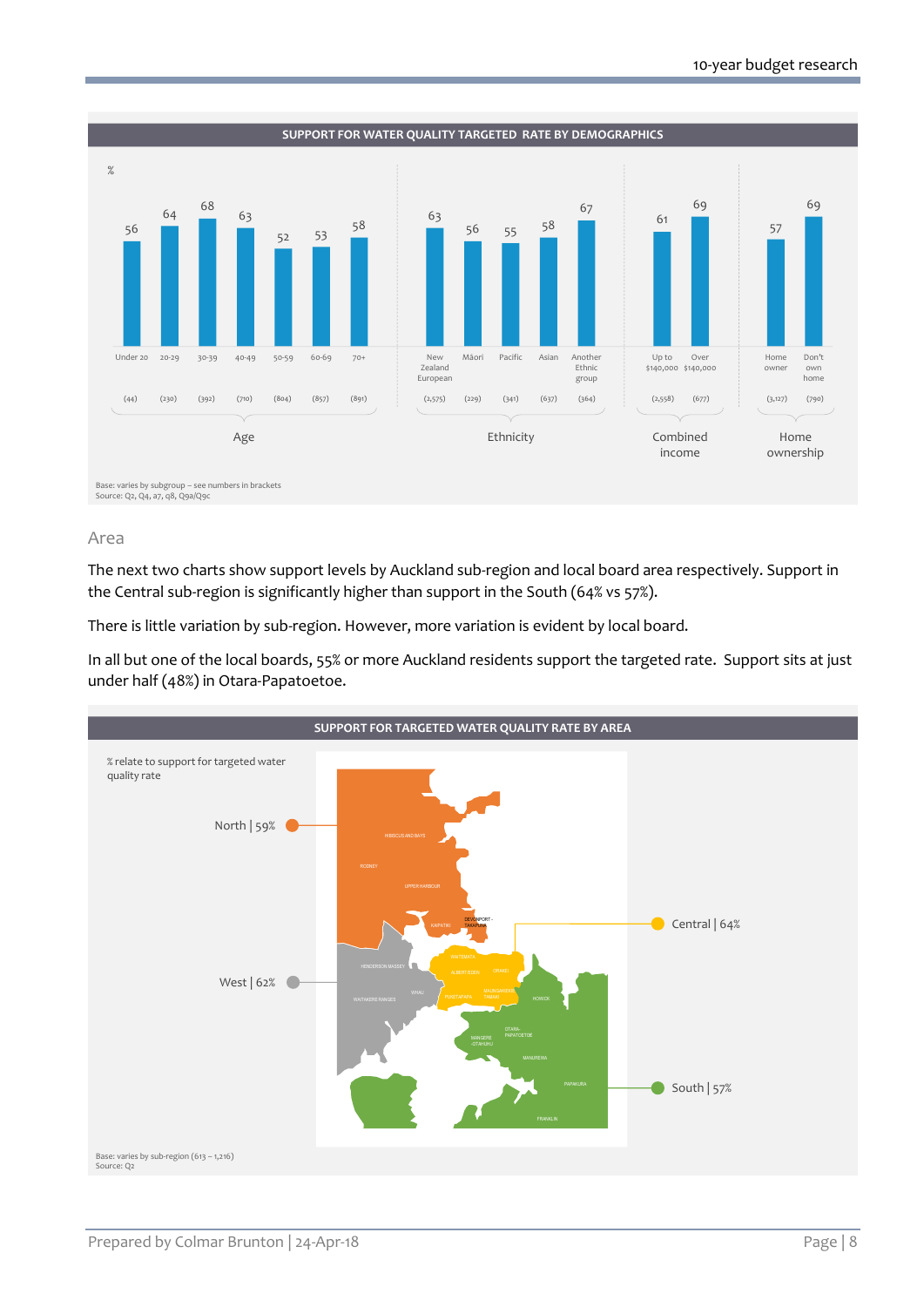

Base: varies by local board (36 – 210) Source: Q2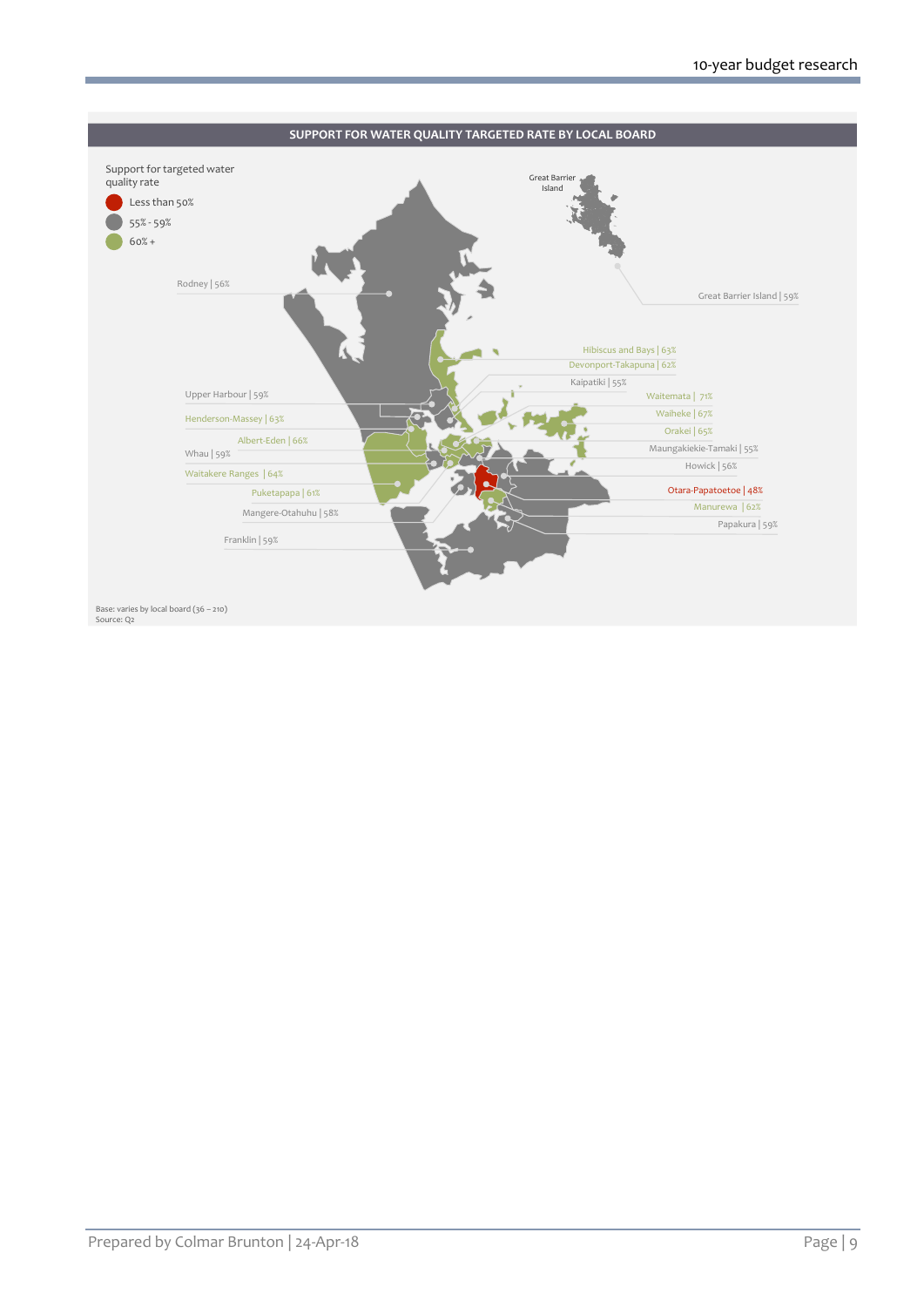# <span id="page-11-0"></span>Aucklanders' views on a natural environment targeted rate

This section examines Aucklanders' level of support for a natural environment targeted rate.

Respondents were initially asked whether they supported a targeted rate of \$21 per year, \$47 per year, or neither of these options. A follow-up question was then asked of those who wanted neither suggested rate to see whether this meant they supported a different rate or no rate at all.

#### **Initial question:**

*"This (first/next) question is about protecting Auckland's environment. Auckland's population growth is putting pressure on the environment, as is the spread of pests, weeds and diseases that are threatening many native species. Approximately two-thirds of Auckland's local native species are under threat of extinction.* 

*Auckland Council is considering introducing a targeted rate, based on your property value, that ratepayers would pay for Council to invest more to protect Auckland's environment. There are two options. I'll explain them and then ask which you prefer.*

*With Option A, the average residential ratepayer would pay \$21 per year. This increase would allow Auckland Council to make limited improvements to environmental protection, mainly focusing on kauri dieback disease.*

*With Option B, the average residential ratepayer would pay \$47 per year. This increase would allow Auckland Council to spend more on tackling kauri dieback disease, but also allow them to better protect other native species and ecosystems.*

*Do you support Option A or B, or do you support neither option?"*

#### **Follow-up question:**

*"You said that you don't support options A or B. Which of the following best describes how you feel about a targeted rate?*

- *You do not support a targeted rate for environmental initiatives at all*
- *You support a targeted rate of less than \$21 per year*
- *You support a targeted rate of between \$22-\$46 per year*
- *You support a targeted rate for environmental initiatives of more than \$47 per year."*

Results are presented in the next chart. Aucklanders' views are evenly divided, with proportions of one third supporting the \$47 rate (33%) and the \$21 rate (33%), and a similar proportion supporting neither of these options (32%). Of the 32% who supported neither option, most don't support any rate for environmental initiatives.

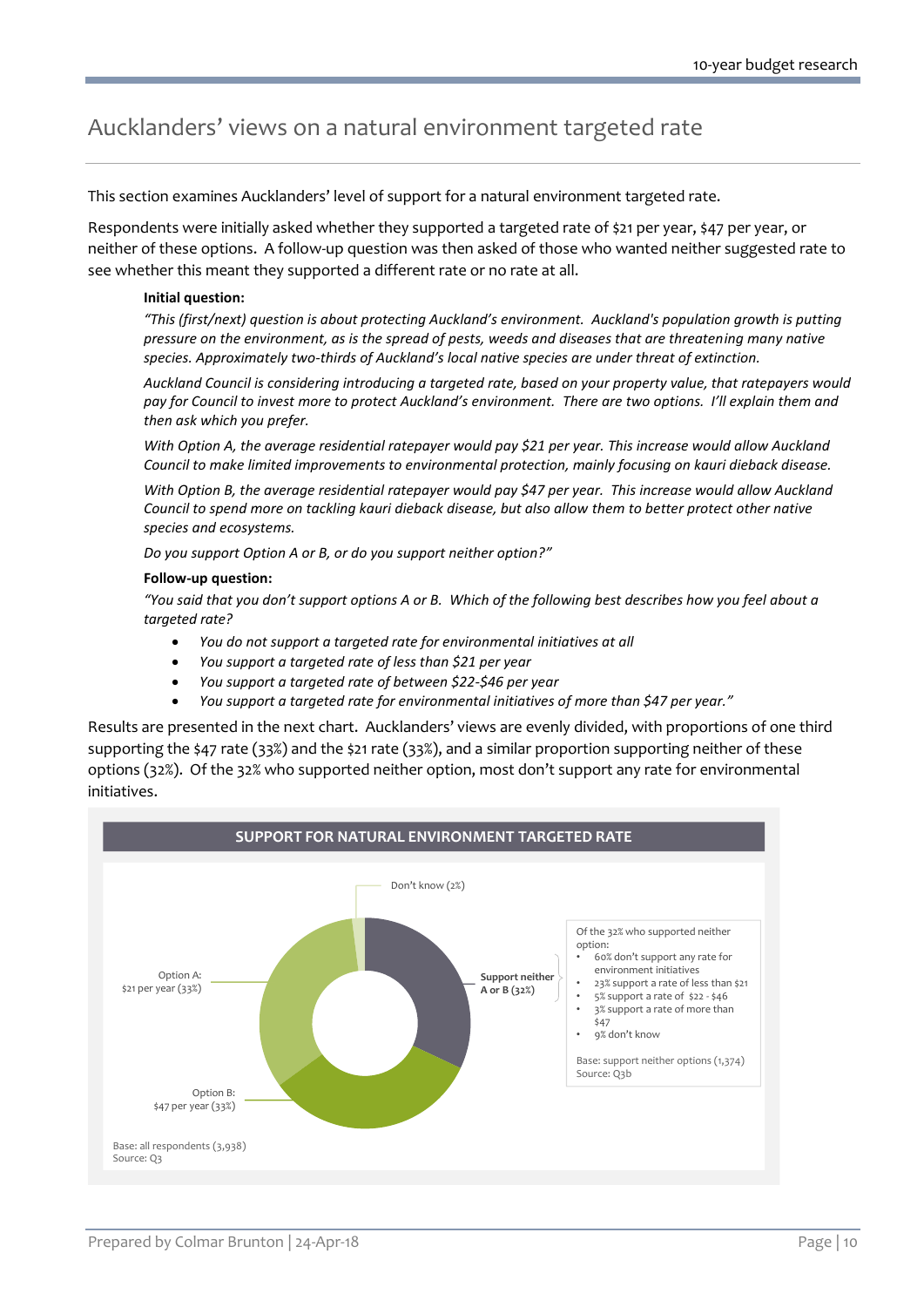The next chart combines the responses from both questions on the natural environment target rate so that all categories shown are based on the total sample.

When interpreting these results, the reader should bear in mind that respondents who chose either the \$21 rate or the \$47 rate were not prompted with other possible rates (i.e. less than \$21, between \$21 and \$46, or more than \$47). Support for these other rates may have been higher if respondents had been prompted with all options in the first question.

Nearly one in five (19%) Auckland residents don't support a targeted natural environment rate at all, and three quarters (75%) support a rate at some level. A rate of \$21 **or more** draws support from around two thirds of Aucklanders (68%), and around a third (34%) support a rate of \$47 **or more**.



#### Demographic variations

The next four charts illustrate the demographic variation that exists in support for a natural environment targeted rate. Key patterns are:

- Women are more likely than men to support a targeted rate (only 14% of women oppose a rate compared to 24% of men). However, women's support tends to be for a lower rate (48% of women support a rate up to \$46 and 33% of women support a rate of \$47 or more).
- Opposition of a targeted rate climbs markedly with age (less than 10% of residents aged under 30 oppose a rate compared to at least 25% of residents aged 50 years or older).
- Home owners are more likely than renters to oppose a targeted rate.
- New Zealand European residents are more likely than some other ethnic groups to oppose a targeted rate. Asian residents are most supportive of having a rate, but tend to opt for \$21 (or up to \$46).
- Those with higher incomes are more polarised in their views they are more likely than those with lower incomes to both oppose a targeted rate and support a higher rate.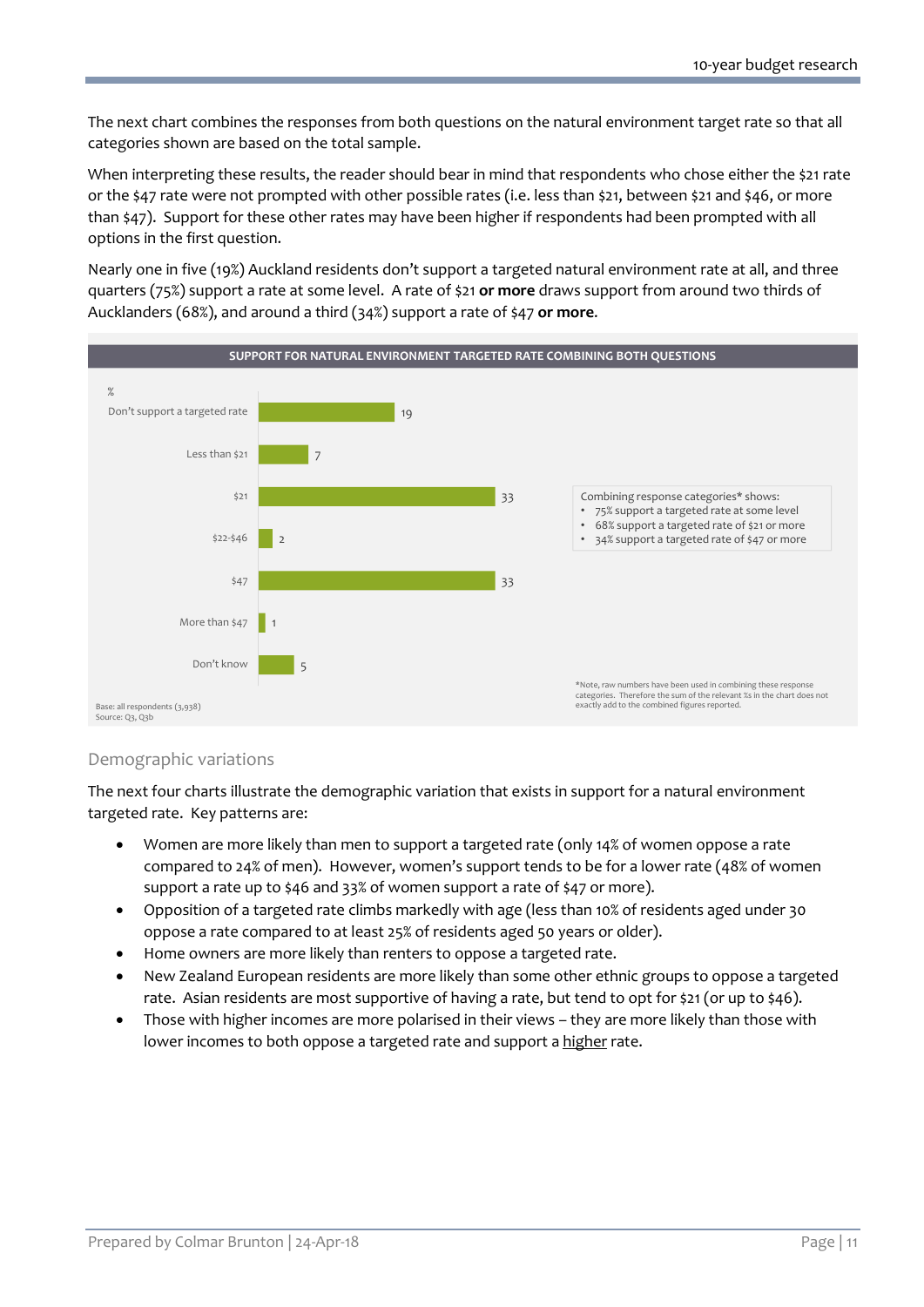

Base: varies by subgroup – see numbers in brackets Source: Q3, Q3b, Q5, Q7

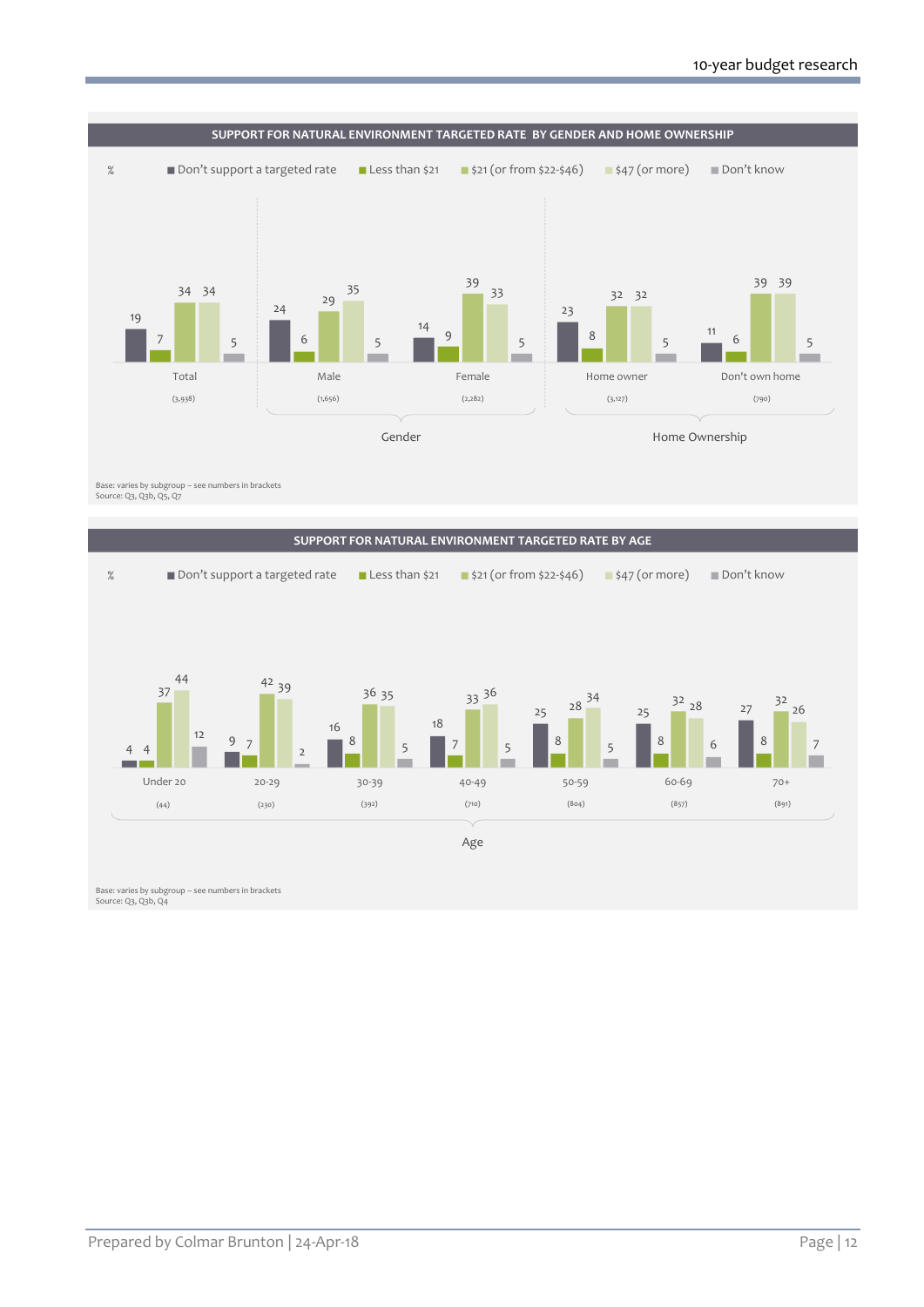

Source: Q3, Q3b, Q8



#### Area

The two charts overleaf show support levels by Auckland sub-region and local board area respectively. Note, to further simplify the information conveyed, three results are shown for each area: the proportion who don't support a targeted rate or support a rate less than \$21 (D), the proportion who support a rate from \$21 up to \$46 (L), and the proportion who support a rate of \$47 or more (H).

Results vary little by sub-region. Central residents are more likely to support a higher rate (39%) than those in the South (29%).

Residents in Otara-Papatoetoe and Kaipatiki are most likely to opt for no rate or a rate of less than \$21. A high targeted rate (\$47 or more) is the most preferred option by a margin of more than five percentage points in Great Barrier, Waitemata, Waiheke, Henderson-Massey, Waitakere Ranges, and Rodney.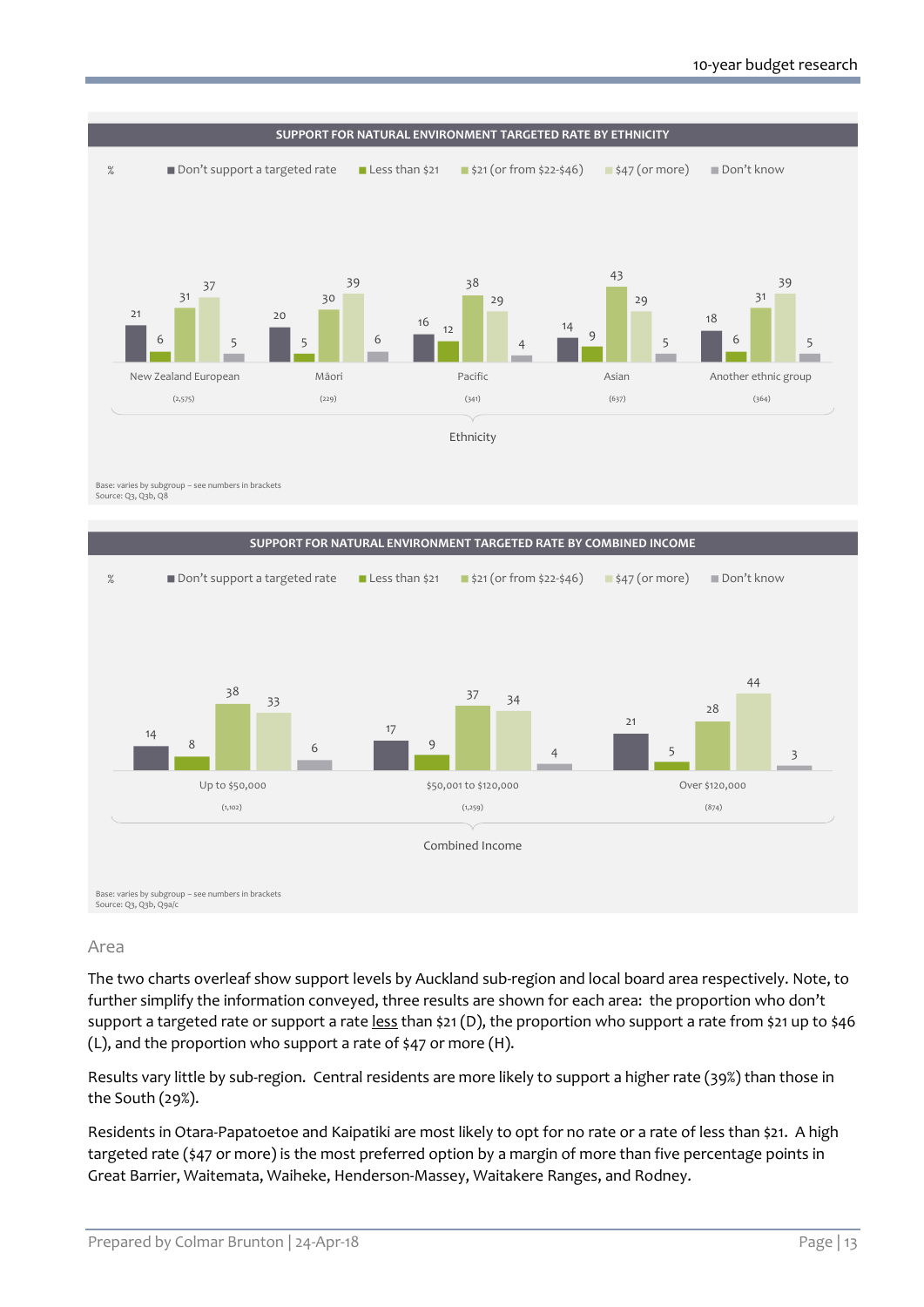

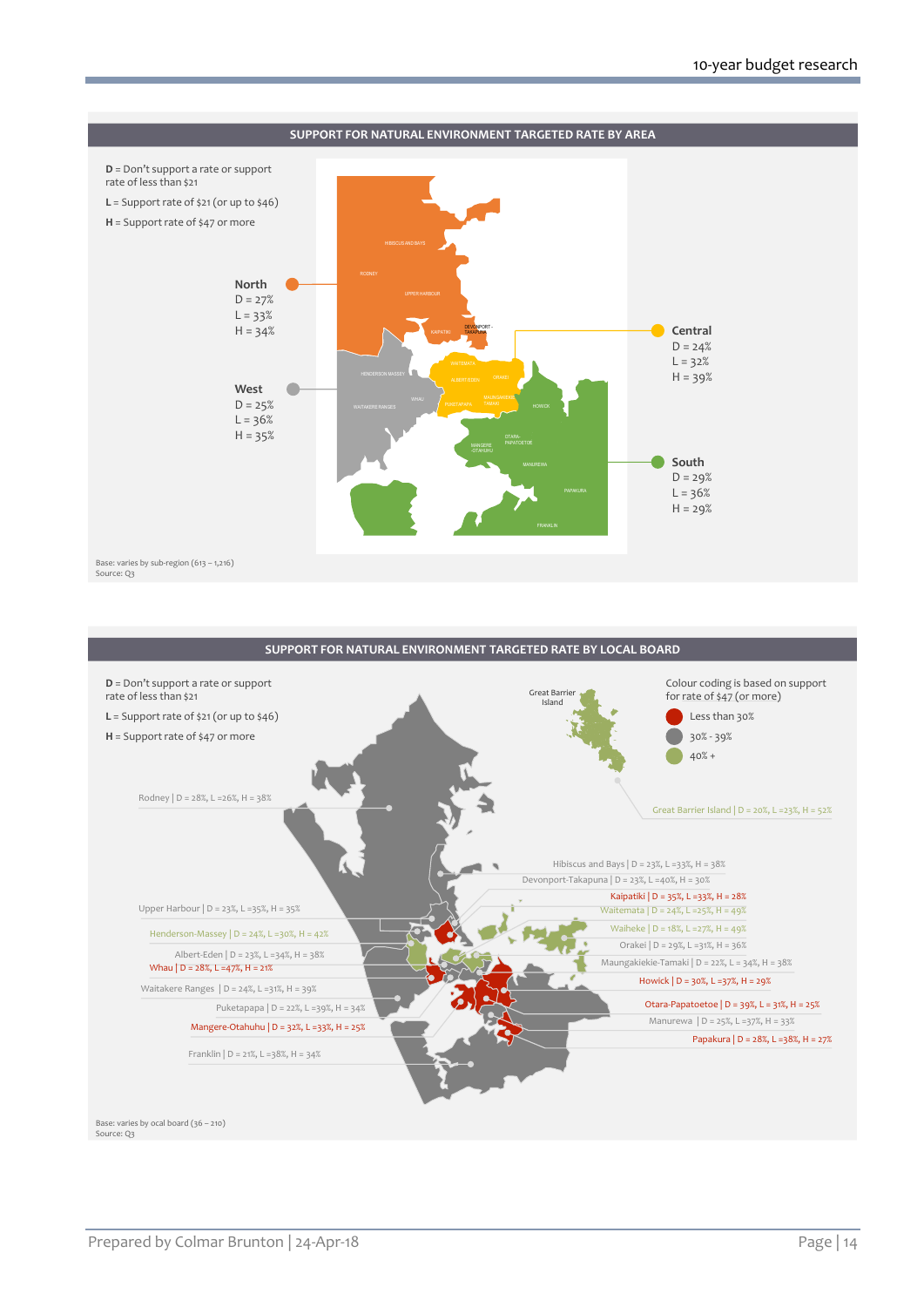# <span id="page-16-0"></span>Appendix A: Sample profile

Demographic profiles of the unweighted and weighted samples are provided below.

### Demographic profile of sample

|                                                         | <b>Unweighted</b> |         | Weighted |               |
|---------------------------------------------------------|-------------------|---------|----------|---------------|
|                                                         | n                 | $\%$    | n        | %             |
| Gender                                                  |                   |         |          |               |
| Male                                                    | 1656              | 42%     | 1876     | 48%           |
| Female                                                  | 2282              | 58%     | 2062     | 52%           |
| Age                                                     |                   |         |          |               |
| Under 20                                                | 44                | $1\%$   | 105      | $3\%$         |
| 20-29                                                   | 230               | $6\%$   | 659      | 17%           |
| 30-39                                                   | 392               | $10\%$  | 744      | 19%           |
| 40-49                                                   | 710               | 18%     | 741      | 19%           |
| 50-59                                                   | 804               | 20%     | 706      | 18%           |
| 60-69                                                   | 857               | 22%     | 510      | 13%           |
| $70+$                                                   | 891               | 23%     | 468      | $12\%$        |
| Refused                                                 | 10                | $\star$ | 5        | $\star$       |
| Ethnicity                                               |                   |         |          |               |
| New Zealand European                                    | 2575              | 66%     | 2148     | 55%           |
| Māori                                                   | 229               | 6%      | 323      | $8\%$         |
| Pacific                                                 | 341               | 9%      | 460      | 12%           |
| Asian                                                   | 637               | 16%     | 938      | $24\%$        |
| Other                                                   | 364               | 9%      | 359      | 9%            |
| Refused                                                 | $17$              | $\star$ | 19       | $\star$       |
| Combined income (respondent and partner)                |                   |         |          |               |
| \$20,000 or less                                        | 268               | $7\%$   | 317      | 8%            |
| Over \$20,000 up to 30000                               | 361               | 9%      | 260      | 7%            |
| Over \$30,000 up to 50000                               | 473               | 12%     | 459      | 12%           |
| Over \$50,000 up to 70000                               | 467               | 12%     | 510      | 13%           |
| Over \$70,000 up to 100000                              | 496               | 13%     | 516      | 13%           |
| Over \$100,000 up to 120000                             | 296               | $8\%$   | 331      | 8%            |
| Over \$120,000 up to 140000                             | 197               | $5\%$   | 227      | $6\%$         |
| Over \$140,000 up to 160000                             | 163               | $4\%$   | 180      | $5\%$         |
| Over \$160,000                                          | 514               | 13%     | 558      | 14%           |
| Don't know                                              | 299               | $8\%$   | 228      | $6\%$         |
| Refused                                                 | 404               | $10\%$  | 350      | 9%            |
| Home ownership                                          |                   |         |          |               |
| Yes - own home or rental property in Auckland<br>Region | 3127              | 79%     | 2762     | 70%           |
| $\mathsf{No}$                                           | 790               | 20%     | 1157     | 29%           |
| Don't know                                              | 21                | $1\%$   | $19$     | $\pmb{\star}$ |

Base: All respondents (3,938)

Source: Q4, Q5, Q7, Q8, Q9a/c, Q10, and area screening questions

\* denotes a % between 0.0% and 0.5%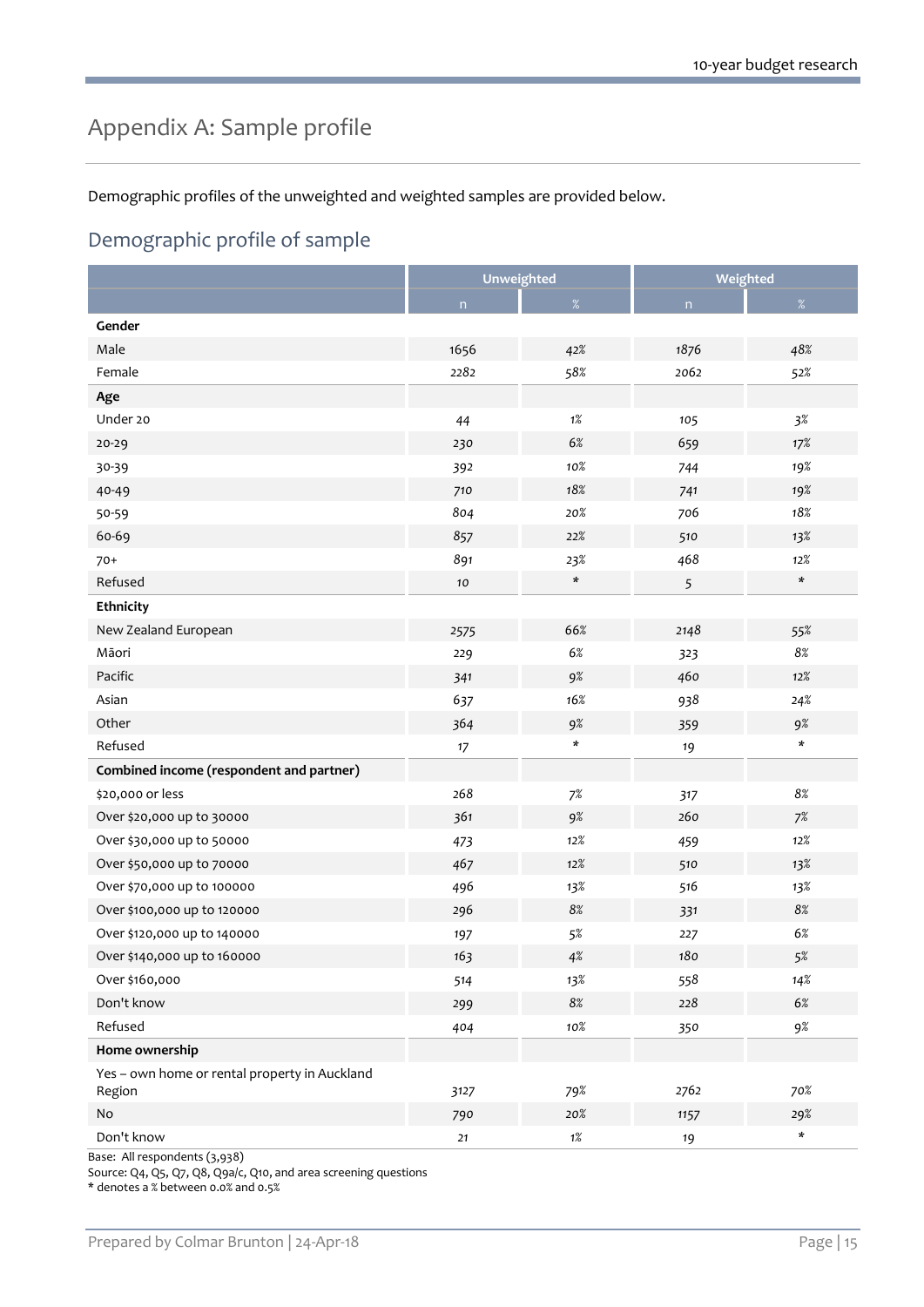|                                                                                                     | Unweighted |       | Weighted |         |
|-----------------------------------------------------------------------------------------------------|------------|-------|----------|---------|
|                                                                                                     | n          | %     | n        | %       |
| Paid work status (last 7 days)                                                                      |            |       |          |         |
| You worked for pay, profit or income for an hour<br>or more                                         | 2177       | 55%   | 2469     | 63%     |
| You worked in a family business or family farm<br>without pay                                       | 151        | 4%    | 139      | 4%      |
| You work in a job, business or farm, but you were<br>not working in the last 7 days for some reason | 108        | 3%    | 113      | 3%      |
| None of these                                                                                       | 1553       | 39%   | 1270     | 32%     |
| Sub-region                                                                                          |            |       |          |         |
| Central                                                                                             | 1099       | 28%   | 1058     | 27%     |
| North                                                                                               | 1010       | 26%   | 979      | 25%     |
| South                                                                                               | 1216       | 31%   | 1283     | 33%     |
| West                                                                                                | 613        | 16%   | 617      | 16%     |
| Local board                                                                                         |            |       |          |         |
| Albert Eden                                                                                         | 206        | 5%    | 262      | 7%      |
| Devonport Takapuna                                                                                  | 201        | 5%    | 157      | 4%      |
| Franklin                                                                                            | 202        | 5%    | 187      | 5%      |
| Great Barrier                                                                                       | 36         | $1\%$ | 3        | $\star$ |
| Henderson Massey                                                                                    | 207        | 5%    | 284      | 7%      |
| Hibiscus and Bays                                                                                   | 203        | 5%    | 272      | 7%      |
| Howick                                                                                              | 206        | 5%    | 368      | 9%      |
| Kaipatiki                                                                                           | 204        | 5%    | 227      | 6%      |
| Mangere Otahuhu                                                                                     | 204        | 5%    | 187      | 5%      |
| Manurewa                                                                                            | 203        | 5%    | 211      | 5%      |
| Maungakiekie Tamaki                                                                                 | 210        | 5%    | 187      | 5%      |
| Orakei                                                                                              | 201        | 5%    | 236      | 6%      |
| Otara Papatoetoe                                                                                    | 200        | 5%    | 197      | 5%      |
| Papakura                                                                                            | 201        | 5%    | 132      | 3%      |
| Puketapapa                                                                                          | 204        | $5\%$ | 153      | $4\%$   |
| Rodney                                                                                              | 200        | $5\%$ | 167      | 4%      |
| <b>Upper Harbour</b>                                                                                | 202        | $5\%$ | 156      | 4%      |
| Waiheke                                                                                             | 50         | $1\%$ | 24       | $1\%$   |
| Waitakere Ranges                                                                                    | 201        | $5\%$ | 134      | 3%      |
| Waitemata                                                                                           | 192        | $5\%$ | 194      | $5\%$   |
| Whau                                                                                                | 205        | $5\%$ | 199      | $5\%$   |

Base: All respondents (3,938)

Source: Q4, Q5, Q7, Q8, Q9a/c, Q10, and area screening questions

\* denotes a % between 0.0% and 0.5%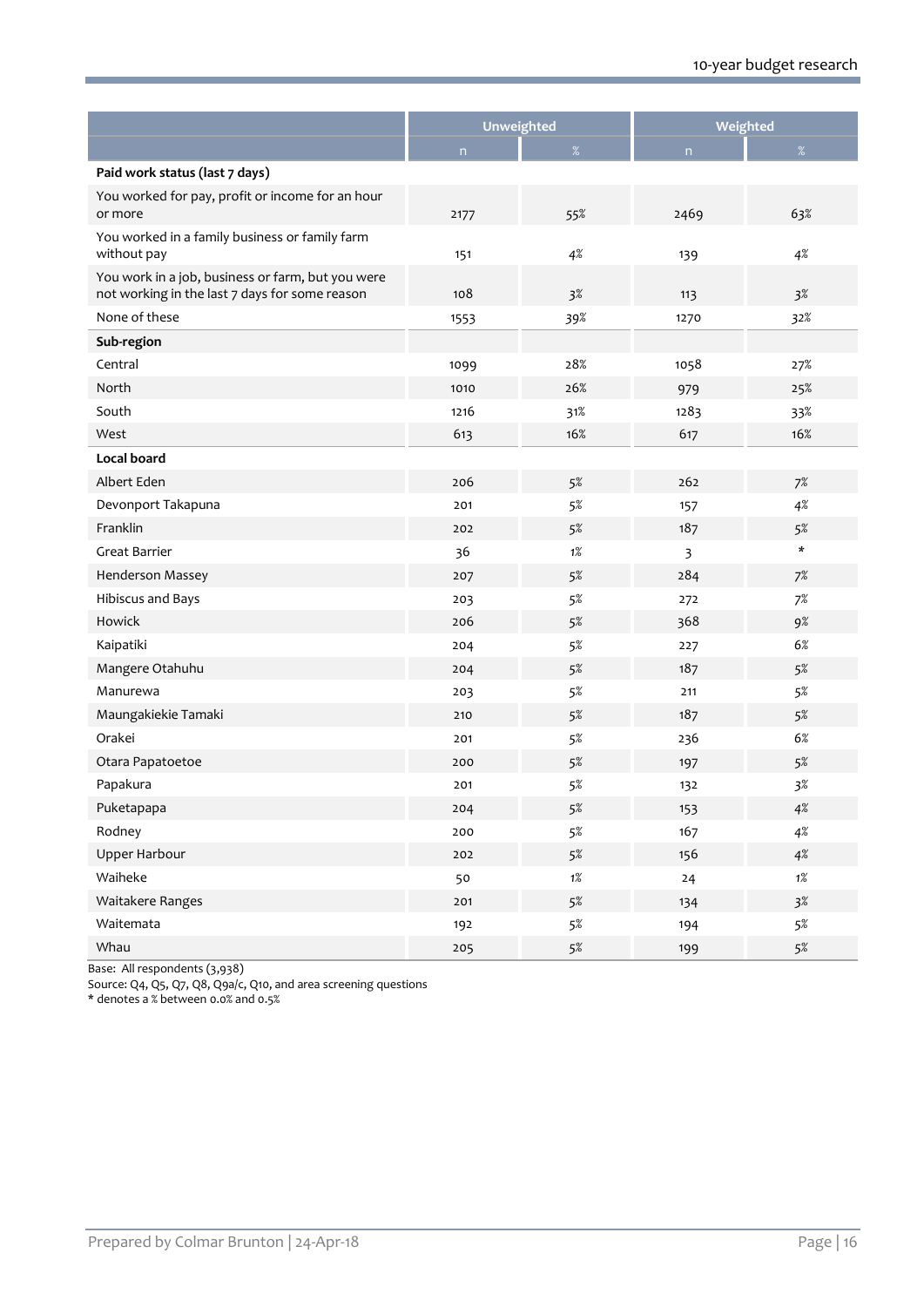## Travel mode – profile of sample

|                                               |                | Unweighted |              | Weighted |
|-----------------------------------------------|----------------|------------|--------------|----------|
|                                               | n              | %          | n            | $\%$     |
| Travel mode to work (last Tuesday)            |                |            |              |          |
| Public bus                                    | 146            | 6%         | 203          | 8%       |
| Train                                         | 58             | $3\%$      | 76           | $3\%$    |
| You drove a private car, truck or van         | 1370           | 60%        | 1516         | 59%      |
| You drove a company car, truck or van         | 212            | 9%         | 230          | 9%       |
| Passenger in a car, truck, van or company bus | 36             | 2%         | 45           | 2%       |
| Motorbike                                     | 12             | 1%         | 24           | $1\%$    |
| Bicycle                                       | 26             | $1\%$      | 30           | $1\%$    |
| Walked or Jogged                              | 109            | 5%         | 143          | 6%       |
| Other, e.g. taxi, ferry, plane                | 34             | $1\%$      | 36           | $1\%$    |
| You worked at home                            | 146            | 6%         | 124          | 5%       |
| You did not go to work last Tuesday           | 82             | 4%         | 87           | 3%       |
| None of these                                 | 44             | 2%         | 38           | $1\%$    |
| Don't Know                                    | $\overline{2}$ | $\ast$     | $\mathbf{1}$ | *        |
| Base: All respondents (3,938)                 |                |            |              |          |

Source: Q11

\* denotes a % between 0.0% and 0.5%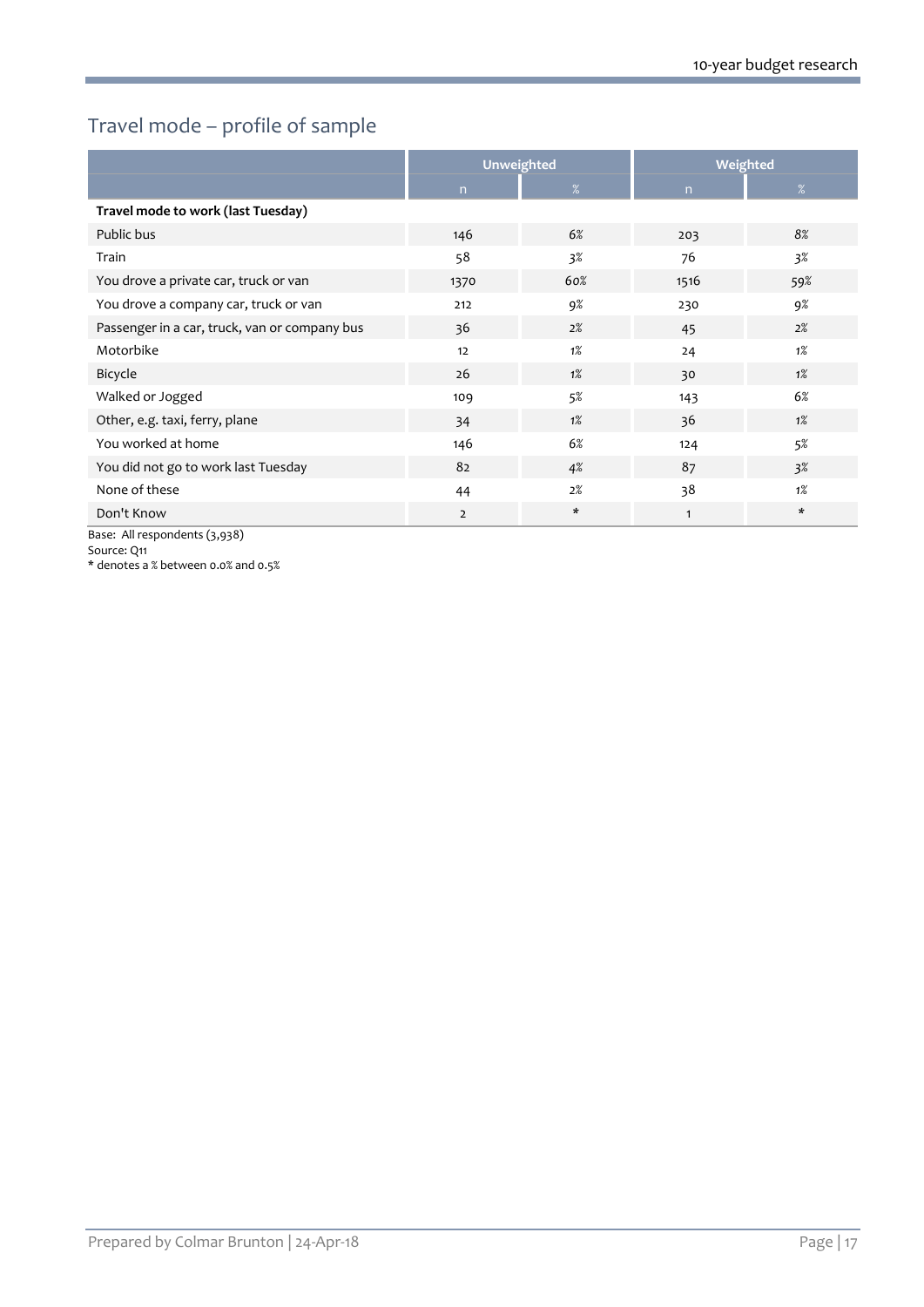# <span id="page-19-0"></span>Appendix B: Questionnaire

#### **ROTATE Q1 TO Q3 ACROSS SAMPLE.**

These first few questions are quite long. After I read each question, you can let me know if you need me to read it out again.

Q1 This (first/next) question is about transport.

Auckland ratepayers pay a special annual transport levy of \$114 per household as part of their rates to help fund transport projects. This annual levy will be removed.

Auckland Council is proposing replacing this levy with a **regional fuel tax**.

This means you would pay an **extra 10 cents** per litre of petrol, plus GST. The funds from this fuel tax would be used to fund new transport projects and services to help address traffic congestion and the pollution it creates, and improve road safety. These projects could include new and improved roading, public transport services, walkways and cycleways, and road safety initiatives.

Without additional funding Auckland Council can only continue with projects that are currently budgeted for.

Do you support or not support the proposal to introduce a **regional fuel tax** to help pay for improvements to the transport system?

#### **CODE ONE ONLY.**

| Support                        |  |
|--------------------------------|--|
| Do not support                 |  |
| <b>DO NOT READ: Other</b>      |  |
| <b>DO NOT READ: Don't know</b> |  |

Q2 This (first/next) question is about our harbours, beaches, and streams. They are being polluted by overflows from ageing sewerage and stormwater systems that can't cope with heavy rainfall and from contaminants washed into natural waterways.

Auckland Council wants to improve Auckland's water infrastructure to address this problem. Under current budgets, cleaner harbours, beaches and streams would take **30 years** to achieve. However, this could be reduced to **10 years** if ratepayers paid a targeted rate for this purpose. The average residential ratepayer would pay **\$66 per year**, which is **\$1.30 per week**, although this would vary based on the value of your property.

Do you support or not support the proposal to introduce this targeted rate?

#### **CODE ONE ONLY**

| Yes – support                  |  |
|--------------------------------|--|
| $No$ – do not support          |  |
| <b>DO NOT READ: Other</b>      |  |
| <b>DO NOT READ: Don't know</b> |  |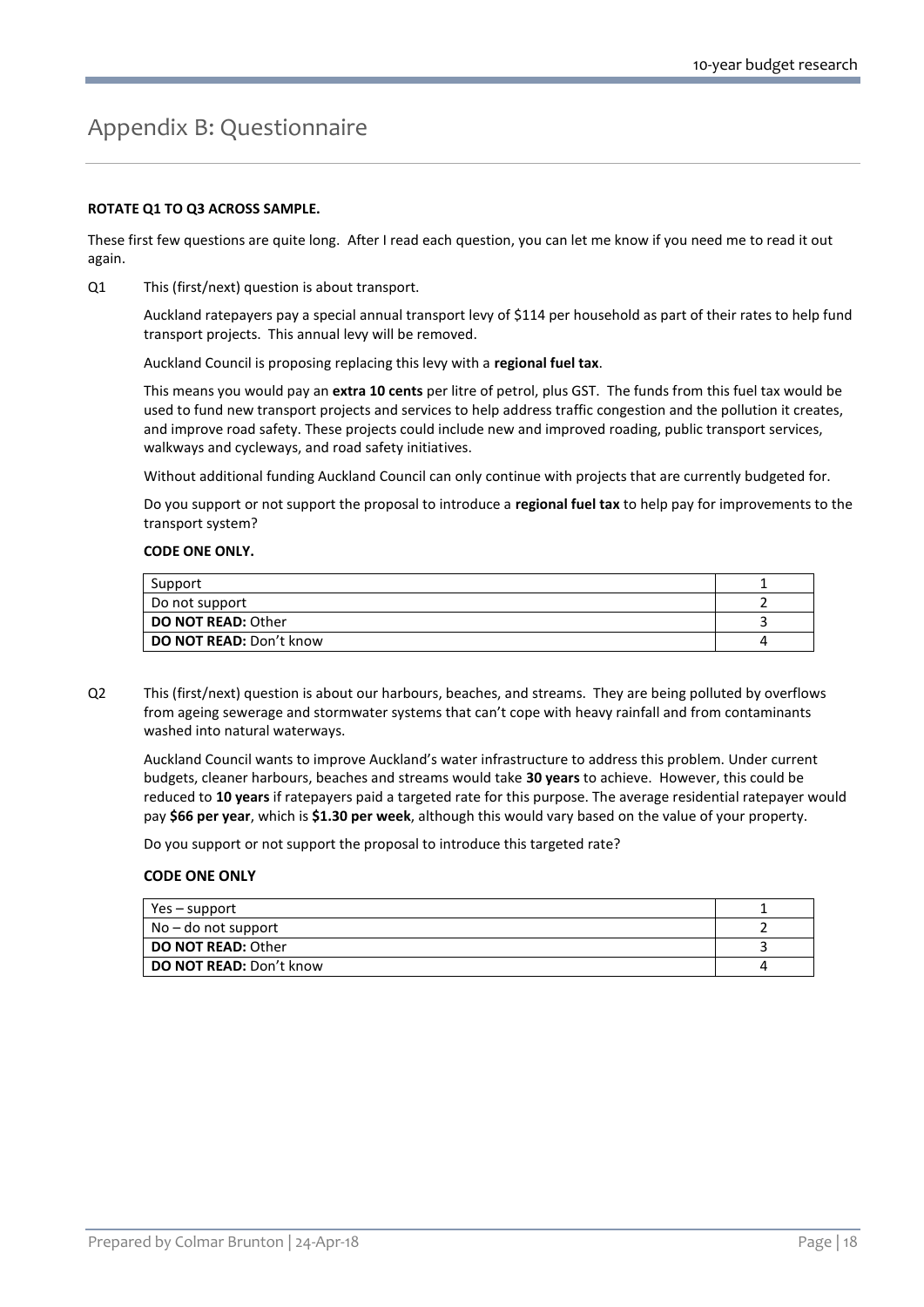#### Q3 This (first/next) question is about protecting Auckland's environment.

Auckland's population growth is putting pressure on the environment, as is the spread of pests, weeds and diseases that are threatening many native species. Approximately two-thirds of Auckland's local native species are under threat of extinction.

Auckland Council is considering introducing a targeted rate, based on your property value, that ratepayers would pay for Council to invest more to protect Auckland's environment. There are two options. I'll explain them and then ask which you prefer.

With Option A, the average residential ratepayer would pay \$21 per year. This increase would allow Auckland Council to make limited improvements to environmental protection, mainly focusing on kauri dieback disease.

With Option B, the average residential ratepayer would pay \$47 per year. This increase would allow Auckland Council to spend more on tackling kauri dieback disease, but also allow them to better protect other native species and ecosystems.

Do you support Option A or B, or do you support neither option?

#### **CODE ONE ONLY**

| Option $A - $21$ per year      | GO TO Q4  |
|--------------------------------|-----------|
| Option $B - $47$ per year      | GO TO Q4  |
| Support neither Option A or B  | GO TO Q3b |
| <b>DO NOT READ:</b> Don't know | GO TO Q4  |

Q3b You said that you don't support options A or B. Which of the following best describes how you feel about a targeted rate?

#### **READ ALL BEFORE ACCEPTING ANSWER. CODE ONE ONLY.**

#### **DS: REVERSE CODES 1 TO 4 FOR 50% OF INTERVIEWS.**

| You do not support a targeted rate for environmental initiatives at all              |  |
|--------------------------------------------------------------------------------------|--|
| You support a targeted rate of less than \$21 per year                               |  |
| You support a targeted rate of between \$22-\$46 per year                            |  |
| You support a targeted rate for environmental initiatives of more than \$47 per year |  |
| <b>DO NOT READ: Don't know</b>                                                       |  |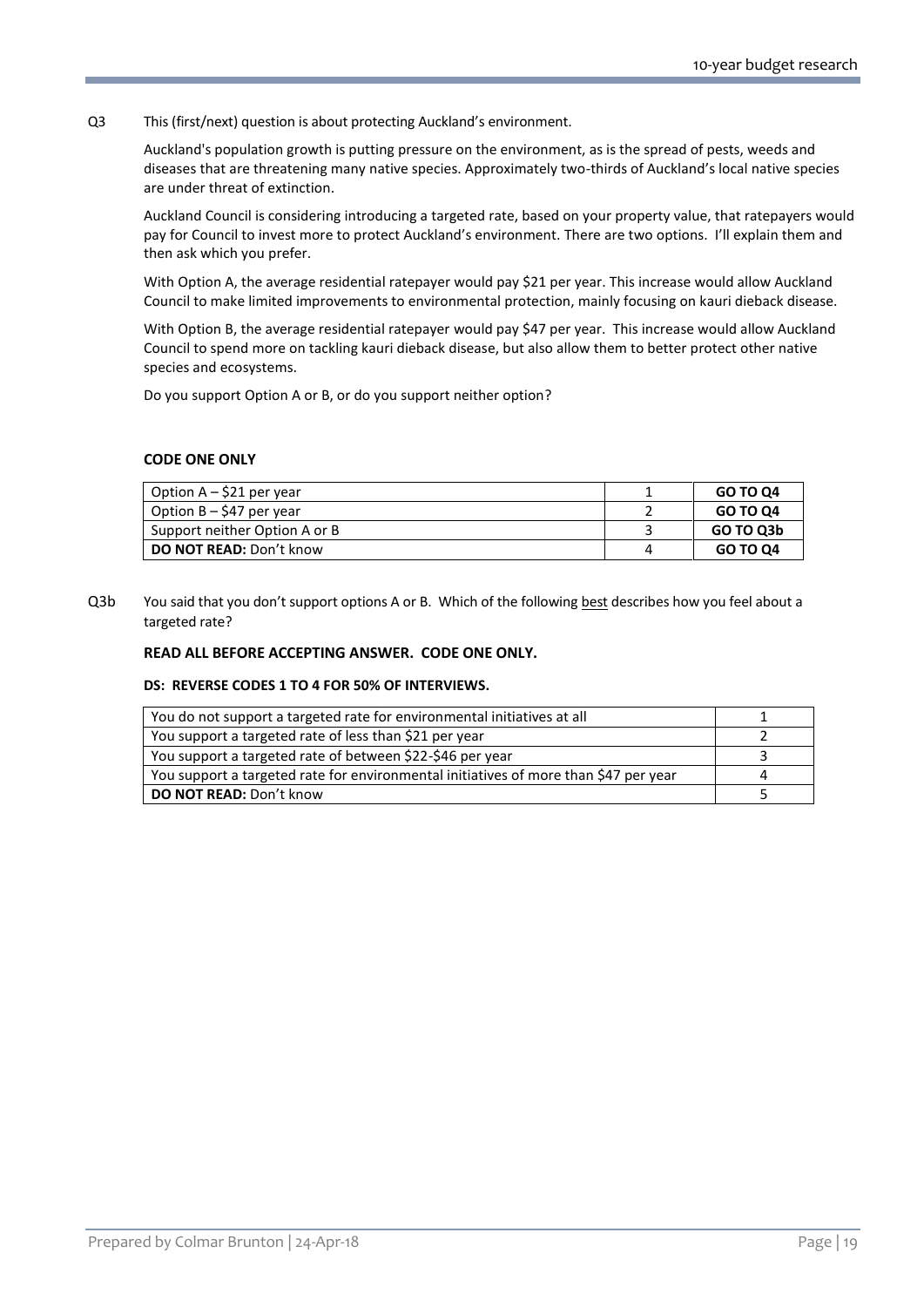Finally, I have a few questions to make sure we have interviewed a cross-section of the population

Q4 Would you mind telling me in which of the following age groups you belong? Please stop me when I get to your age group.

| CODE ONE ONLY. READ.        |    |
|-----------------------------|----|
| 18 to 19 years              | 1  |
| $20-24$ years               | 2  |
| $25-29$ years               | 3  |
| 30-34 years                 | 4  |
| 35-39 years                 | 5  |
| 40-44 years                 | 6  |
| 45-49 years                 | 7  |
| 50-54 years                 | 8  |
| 55-59 years                 | 9  |
| $60-64$ years               | 10 |
| $65-69$ years               | 11 |
| 70-74 years                 | 12 |
| 75 years and over           | 13 |
| <b>DO NOT READ: Refused</b> | 14 |

#### Q5 **RECORD GENDER**

| Male   |  |
|--------|--|
| Female |  |

#### Q6 How many people aged 18 years and over usually live in your household, including yourself? **CODE ONE ONLY.**

| 9 or more |  |
|-----------|--|

#### Q7 Do you currently own your own home in the Auckland region, or own a rental property in the Auckland region?

| Yes – own home or rental property in Auckland region |  |
|------------------------------------------------------|--|
| No                                                   |  |
| Don't know                                           |  |

### Q8 Which of these best describes your ethnic origin? Are you…

#### **READ ALL. CODE EACH MENTIONED.**

| New Zealand European |  |
|----------------------|--|
| Māori                |  |
| Samoan               |  |
| Cook Island Māori    |  |
| Tongan               |  |
| Niuean               |  |
| Chinese              |  |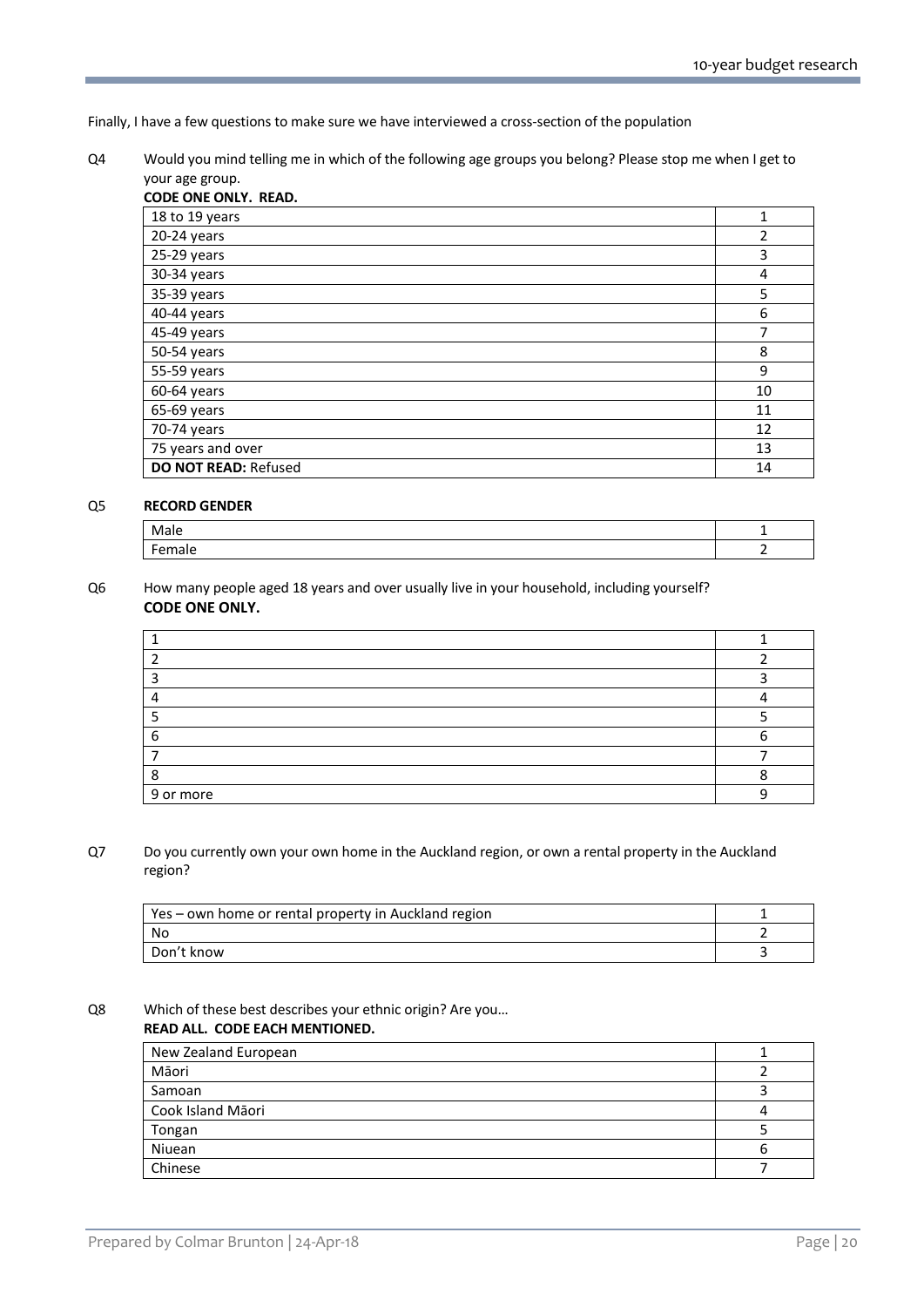| Indian, Pakistani or Sri Lankan         |    |
|-----------------------------------------|----|
| Another ethnic group (specify)          |    |
| <b>DO NOT READ: Refused</b>             | 10 |
| <b>DO NOT READ: Other Pacific group</b> | 11 |
| <b>DO NOT READ: Other Asian group</b>   | 12 |
| DO NOT READ: Other European group       | 13 |

#### **DATA SERVICES: \*INSERT TIME STAMP HERE\***

Q9a Which one of the following does your personal annual income from all sources, before tax, fall into? Please stop me when I get to your income group.

|  | <b>READ. CODE ONE ONLY.</b> |  |
|--|-----------------------------|--|
|  |                             |  |

| \$20,000 or less               |    |
|--------------------------------|----|
| Over \$20,000 up to \$30,000   |    |
| Over \$30,000 up to \$50,000   | 3  |
| Over \$50,000 up to \$70,000   | 4  |
| Over \$70,000 up to \$100,000  |    |
| Over \$100,000 up to \$120,000 | 6  |
| Over \$120,000 up to \$140,000 |    |
| Over \$140,000 up to \$160,000 | 8  |
| Over \$160,000                 | 9  |
| DO NOT READ: Don't know        | 10 |
| <b>DO NOT READ: Refused</b>    | 11 |

#### **IF ANSWER IS 1 AT Q6 AUTOFILL RESPONSE AT Q9B AS 'NO' AND SKIP TO Q10**

### Q9b Do you live with a partner or spouse?

#### **CODE ONE ONLY**

| Yes        |   | ASK Q9c   |
|------------|---|-----------|
| No         |   | GO TO Q10 |
| Don't know | - | GO TO Q10 |

#### **IF CODE 9 (OVER \$160,000) AT Q9A AUTOFILL RESPONSE AT Q9c AS 'OVER \$160,000' AND SKIP TO Q10**

#### **IF CODE 11 (REFUSED) AT Q9A AUTOFILL RESPONSE AT Q9C AS 'REFUSED' AND SKIP TO Q10**

Q9c What is the approximate combined annual income of you and your partner from all sources, before tax? Please stop me when I get to your income group.

#### **READ. CODE ONE ONLY.**

**DP: ONLY SHOW CATEGORIES AT LEAST AS HIGH AS THE ANSWER AT Q9a**

| \$20,000 or less               |    |
|--------------------------------|----|
| Over \$20,000 up to \$30,000   | 2  |
| Over \$30,000 up to \$50,000   | 3  |
| Over \$50,000 up to \$70,000   | 4  |
| Over \$70,000 up to \$100,000  | 5  |
| Over \$100,000 up to \$120,000 | 6  |
| Over \$120,000 up to \$140,000 |    |
| Over \$140,000 up to \$160,000 | 8  |
| Over \$160,000                 | 9  |
| <b>DO NOT READ: Don't know</b> | 10 |
| <b>DO NOT READ: Refused</b>    | 11 |
|                                |    |